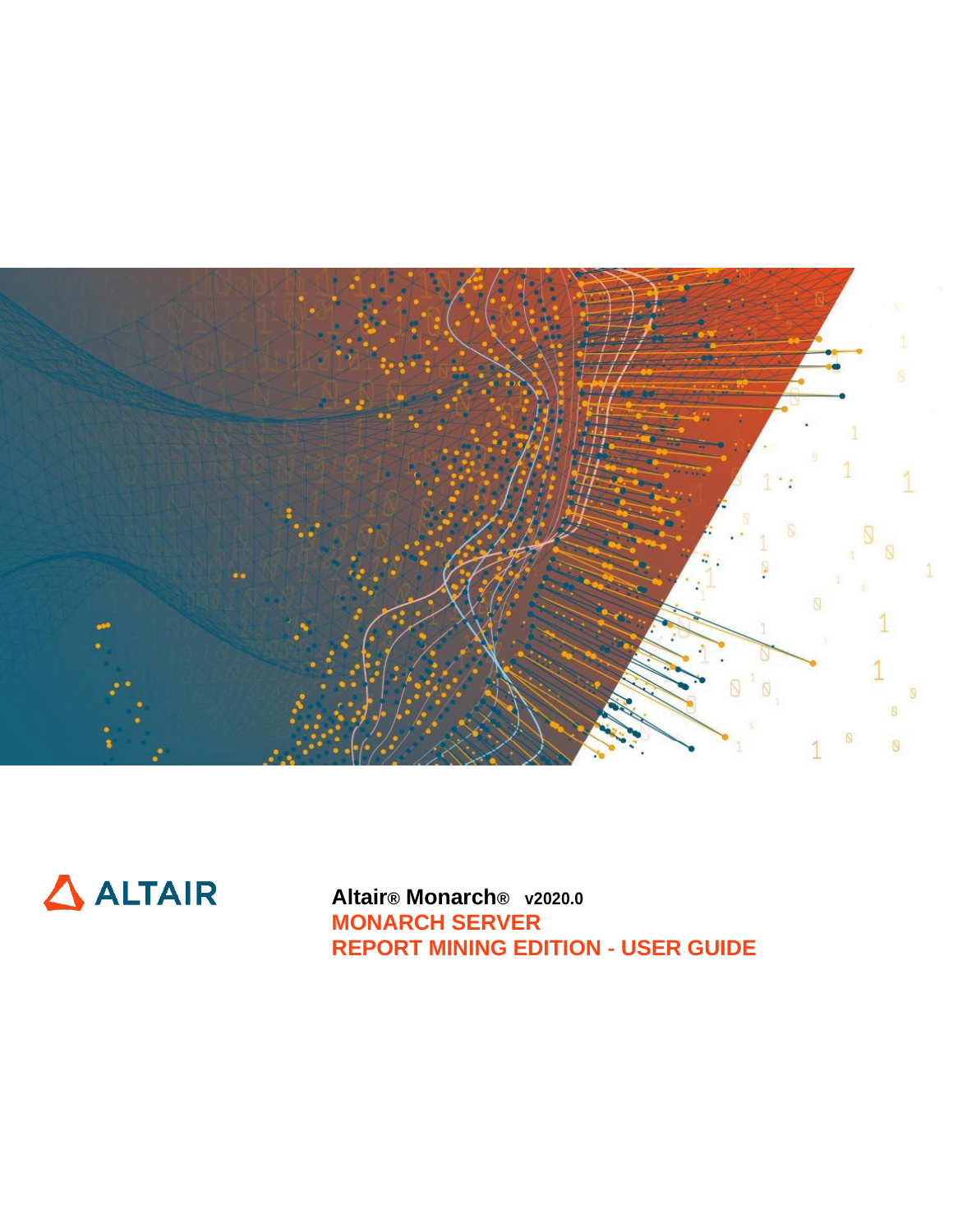## **TABLE OF CONTENTS**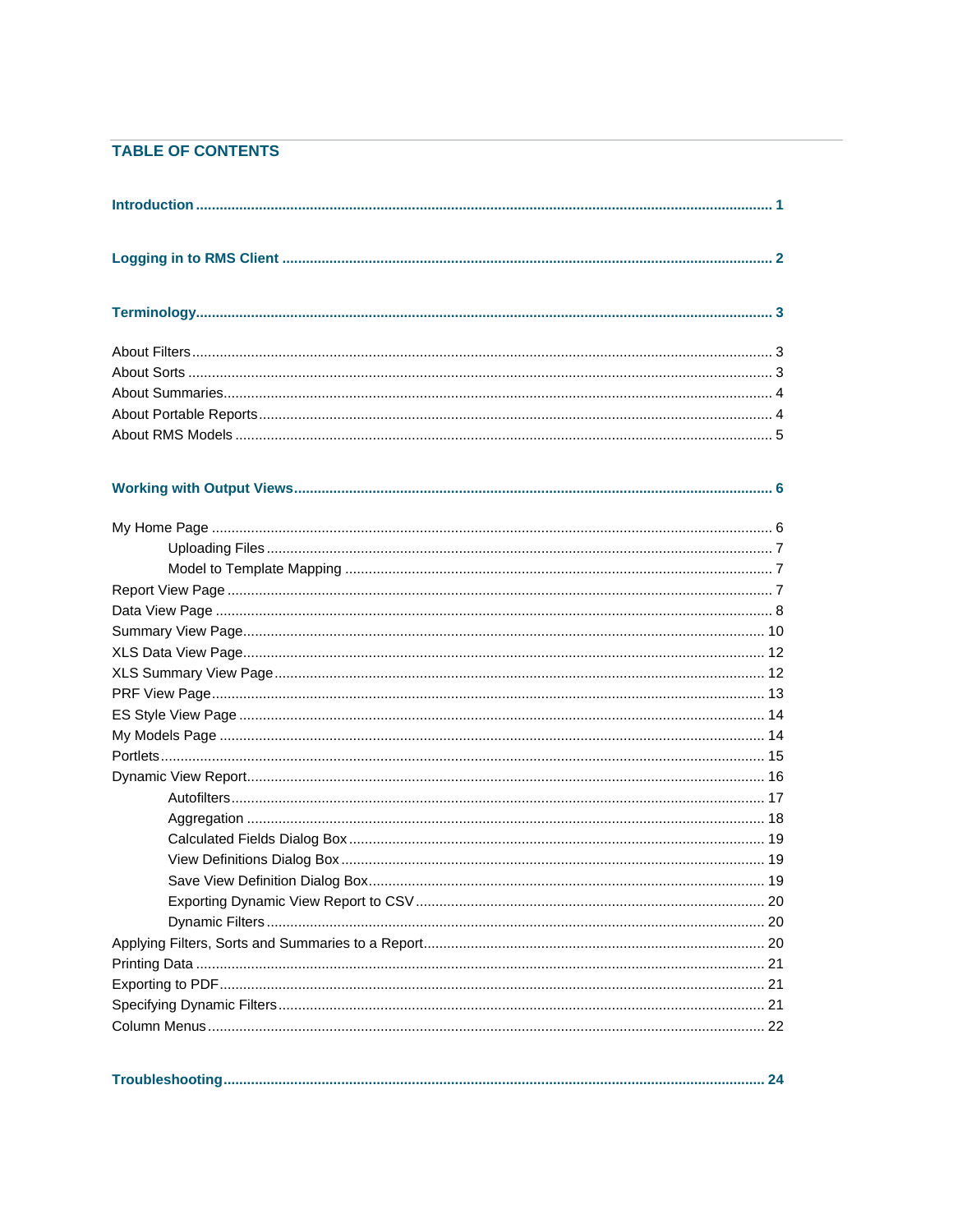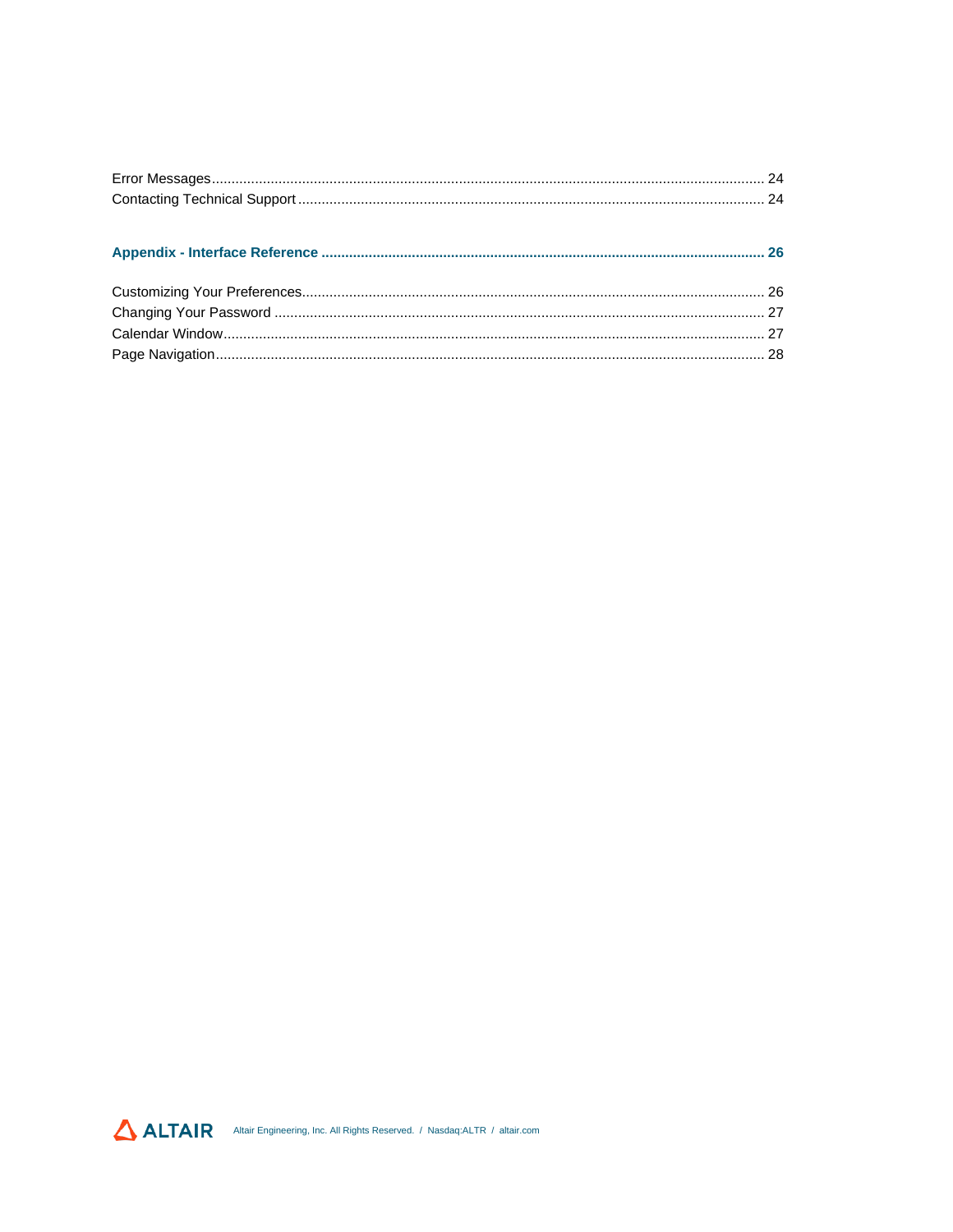# <span id="page-3-0"></span>**INTRODUCTION**

Welcome to the Report Mining Server (RMS). RMS is a powerful tool that allows you to extract data from structured documents or reports. Altair has further developed RMS with the ability to provide the extracted data in various analytical and presentation formats for delivery over the Web.

RMS employs innovative technology that allows any PC or laptop connected to the Internet, or to a corporate intranet, to access reports stored in other systems. All of these capabilities make RMS truly unique.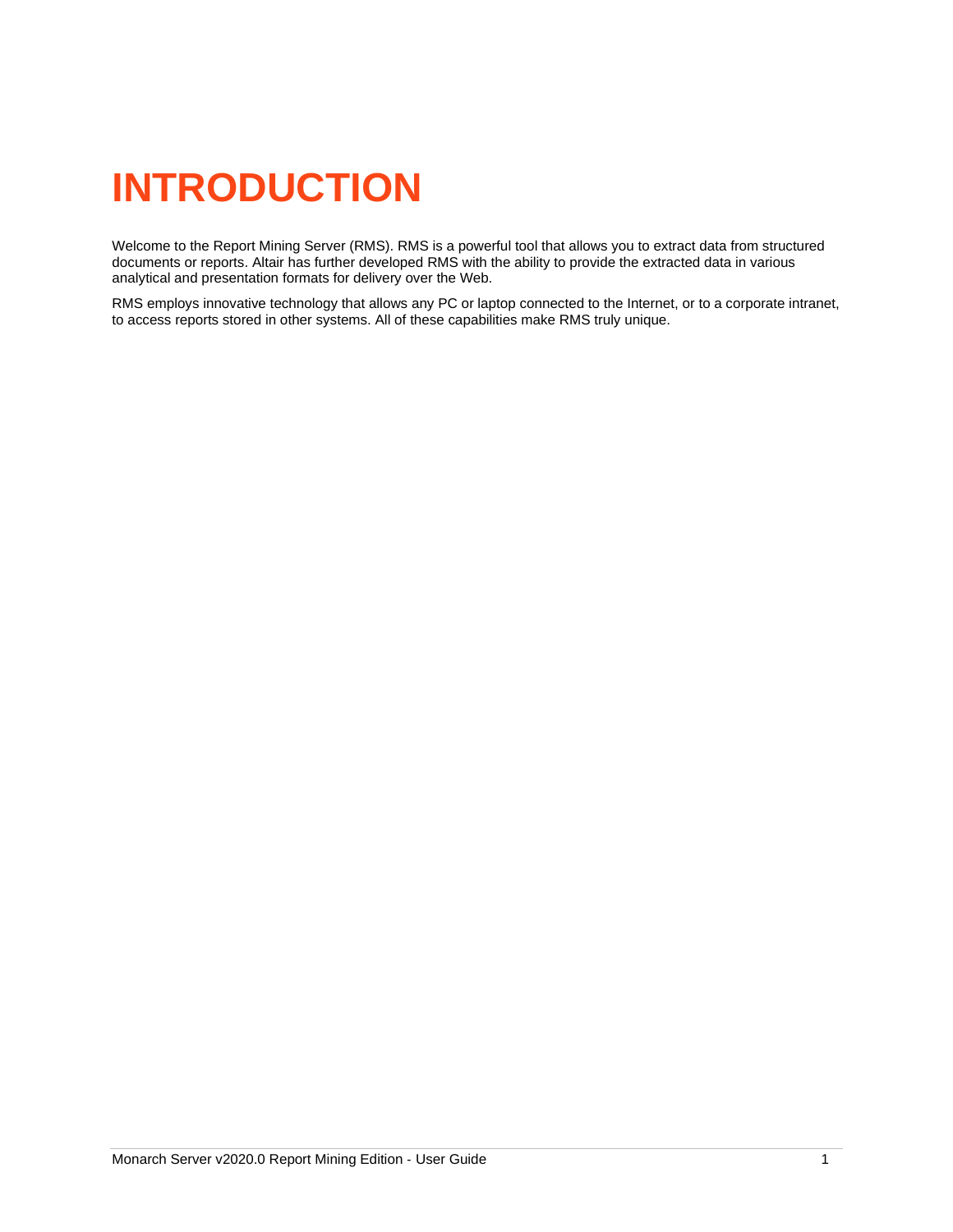# <span id="page-4-0"></span>**LOGGING IN TO RMS CLIENT**

**To log in to RMSClient**

- 1. Launch Microsoft Internet Explorer, or another browser, by clicking its shortcut.
- 2. Type the RMSClient address in the Address bar, which may look like this: http://servername/RMSClient
- 3. Press **Enter**. Your browser will load the Login page.
- 4. In the upper right corner of the page, select a locale. The list includes locales that were selected during the installation.
- 5. In the **User Name** field, enter your logon name.
- 6. In the **Password** field, enter your logon password.
- 7. Click **Sign In** button.

When you first log in to RMSClient, the **My Home** page is displayed by default.



### **NOTES**

You can select what panes are available on the **My Home** page via the **Customizing Your Preferences** page.

Only users with the following privileges can log in to RMSClient via the Login page: **RMS User**, **RMS Administrator**.

To log off from RMSClient, click **End Session** in the upper right corner of the page.



### **NOTES**

If you try to log in to the application again, while running it, a message will appear on the Login page, informing you that you have already logged in to the application. To clear the current session and log in to a new one, select the check box below the message, and click Sign In. This option is available only for the Named license type.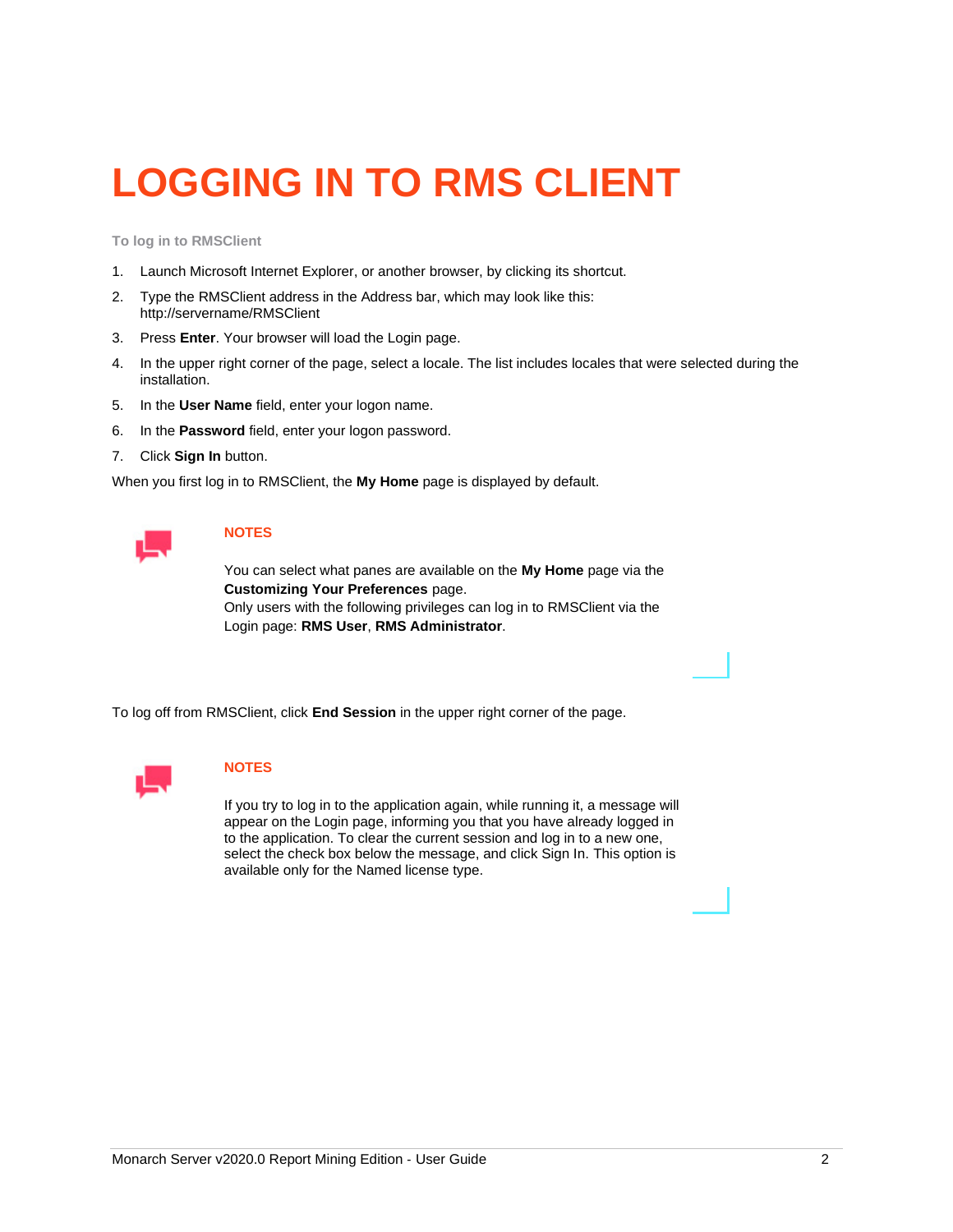# <span id="page-5-0"></span>**TERMINOLOGY**

In order to understand how Report Mining Server works, you need to understand its terminology. Although the terms are familiar, they have specific meanings in the context of Report Mining Server.

In this section you will learn about:

- ❑ [Filters](#page-5-1)
- ❑ [Sorts](#page-5-2)
- ❑ [Summaries](#page-6-0)
- ❑ [Portable](#page-6-1) Reports
- <span id="page-5-1"></span>❑ [RMS Models](#page-7-0)

# **ABOUT FILTERS**

A **filter** provides the means of selecting specific records and filtering out the rest. For example, the filter **LASTNAME**=**Smith** would display only the records with a value of **Smith** in the **LASTNAME** field. When viewing data on th[e Data View](#page-10-0) o[r Summary View](#page-12-0) page, in the **Customize** section, you can select defined filters, to limit the displayed data.



### **NOTES**

The filters available, if any, are determined by the associated model file. If no filters are available, none is contained in the model file.

<span id="page-5-2"></span>When you apply a filter, RMS examines each record in the table. Records that meet the filter criteria are displayed, and all other records are temporarily ignored.

# **ABOUT SORTS**

A **sort** is a method of ordering data on the [Data View](#page-10-0) page according to the values in one or more fields. When viewing the data on the Data View page, in the **Customize** section, you can select a sort from the **Sort** list.



### **NOTES**

The sorts available, if any, are determined by the associated model file. If no sorts are available, none is contained in the model file.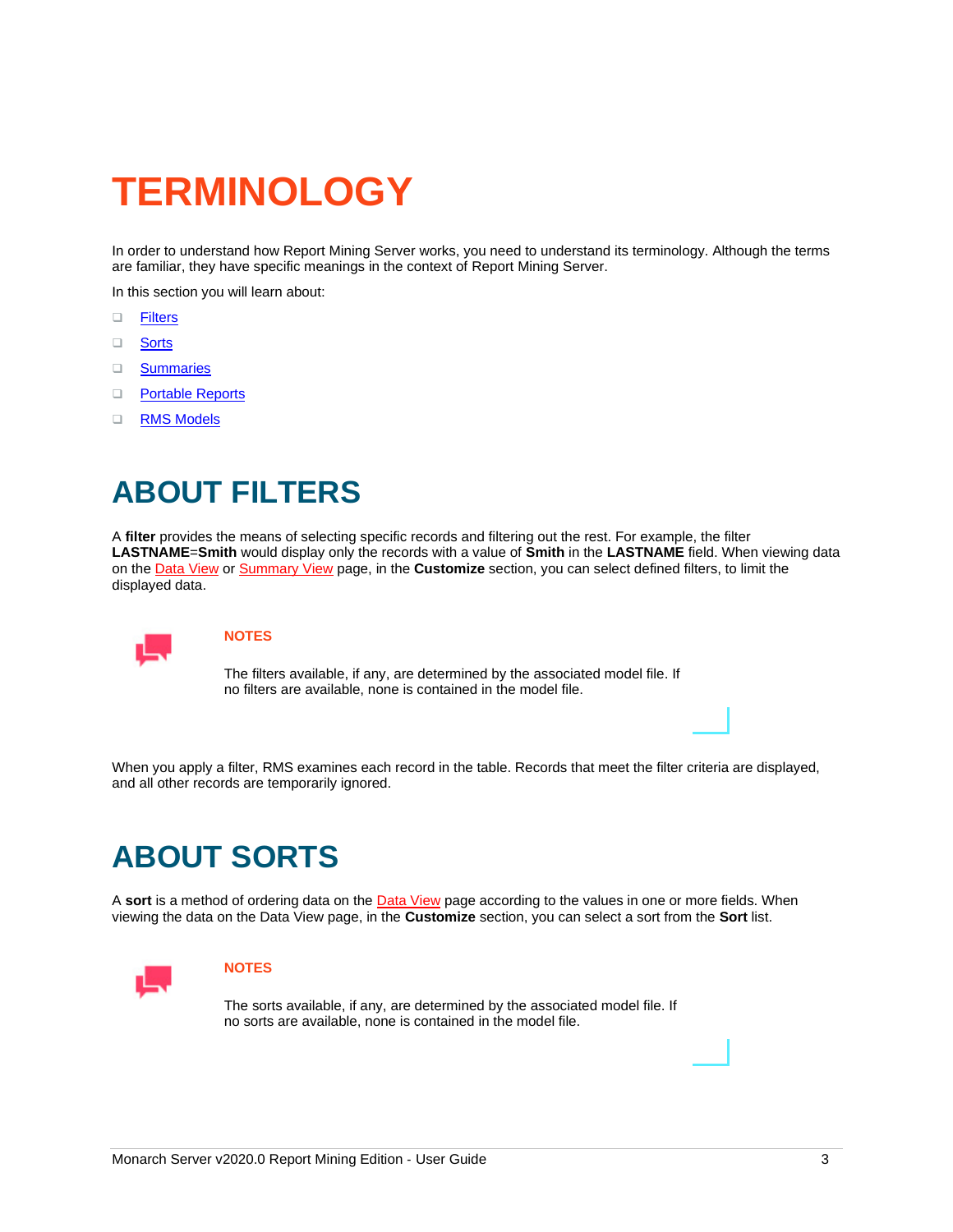When you apply a sort to the data, you tell RMS which fields to sort and the sort order or direction (that is, ascending or descending) for each field.

# <span id="page-6-0"></span>**ABOUT SUMMARIES**

A **summary** displays summarized information about one or more fields in a one- or two-dimensional matrix. When viewing data on the [Summary View](#page-12-0) page, if any summaries are available, you can select a summary from the **Summary** list in the **Customize** section, to apply to the data.



### **NOTES**

The summaries available, if any, are determined by the associated model file. If no summaries are available, none is contained in the model file.

# <span id="page-6-1"></span>**ABOUT PORTABLE REPORTS**

A **portable report**, also known as a PRF (portable report format) file, is a file format that can be used to distribute report files along with a layer of information describing the data structure of reports. This data description layer allows the end user of a report to intelligently explore the report on-screen, to extract data from it for analysis, or to export data from it to another application, such as a spreadsheet or a database.

The data description layer may include a Monarch model file, a field-based index (called a tree view index) and a page index. A portable report may also include data pre-extracted from the report in the form of a **Monarch Table** window database.

Portable reports offer several advantages over other electronic report distribution methodologies. A portable report is a single object that contains all of the intelligence needed to explore a report or series of reports electronically. Portable reports provide built-in compression and data encryption, which minimizes transfer times via e-mail or the Internet while maintaining security of confidential information.

#### **Benefits of Portable Reports**

Using an electronic copy of a report versus a hard copy yields several benefits: you can look up information in a report file, copy information to other applications and print only those report pages that you need.

Portable Reports extend these capabilities, providing several advantages over traditional methods of report distribution and access:

- ❑ **Report distribution**: Portable reports allow you to easily distribute reports electronically. A portable report is much more than a report file. Portable reports encapsulate information about the structure of the report, allowing recipients to quickly and easily turn report data into information, that is, queries, summaries and data extracts. Since a portable report is a single file, it can be easily distributed across a LAN or WAN or via e-mail, the Internet or an intranet.
- ❑ **Report storage and security**: Portable reports offer both data compression and security. Compression, which averages 10:1, allows you to save space when storing reports on a network or local drive and also reduces transmission time when distributing reports electronically. Security provides the functionality to restrict access to confidential reports.
- ❑ **Performance**: By pre-extracting and storing report data, a portable report offers instant access to the Monarch window database. This is especially valuable if you work with very large reports (over 1MB) or if you frequently load a report into Monarch Server to perform data analysis.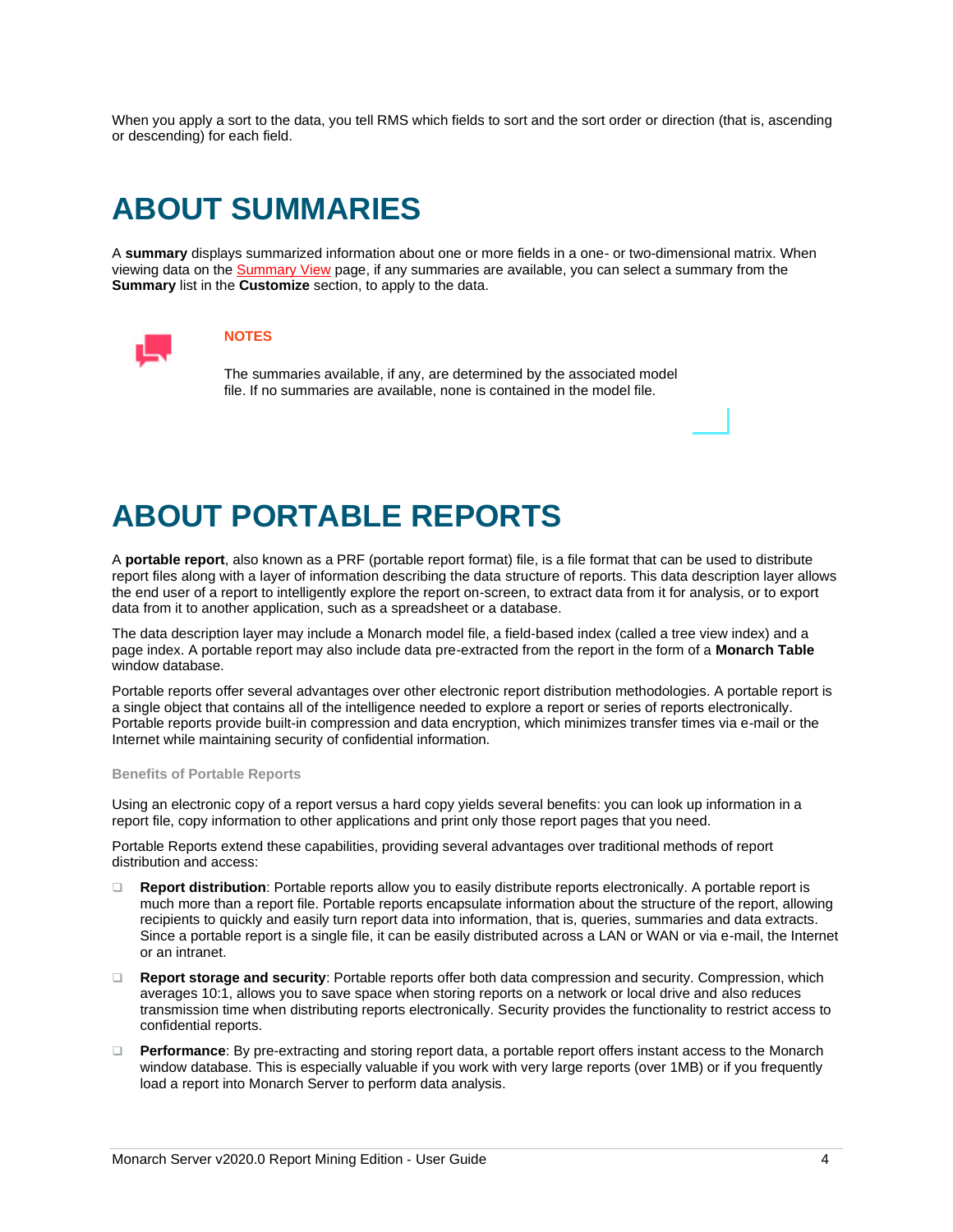**Components of a Portable Report**

- ❑ **One or more instances of a report file**: For example, a portable report may include an entire year of monthly sales reports. A portable report must contain at least one report file.
- ❑ **Tree view index**: The tree view index represents a high level view of the data in the report. Typically, the tree view index contains values from fields at each sort level in the report. When a portable report is viewed in the Report Explorer, the tree view index is displayed in the same manner that Windows Explorer (in Windows 95 and 98) and Windows NT Explorer display a directory tree. Each report represents a root of the tree, with branches for each field selected as part of the tree view index.
- ❑ **Page Index**: The page index contains the offset of each page in each report file. This information is used for speed navigation and on-screen exploration of the report data. The page index is usually built by Monarch onthe-fly as the user works with a report in a Monarch session. By pre-building the page index and including it in a portable report, report navigation commands in Monarch operate much faster.
- ❑ **Model**: The data extraction model contains information about the structure of the report, specifically the intelligence needed to extract data from the report. The model may include one or more filter, sort, calculated field and summary definitions that can be applied to the extracted data.
- ❑ T**able window database**: Pre-building and storing the table window database in a portable report file provides a performance advantage, since the recipient of the portable report does not need to perform the data extraction process to build the table database.

# <span id="page-7-0"></span>**ABOUT RMS MODELS**

There are two models of the RMS application: **Interactive** and **Export**.

- ❑ **Interactive** is the default model of RMS, it has a web interface with all available views and features.
- ❑ **Export** is a simplified model meant *strictly for exporting report data*. It is a single web page without a user interface, whereas in the Interactive model different settings may be displayed on different view of the application.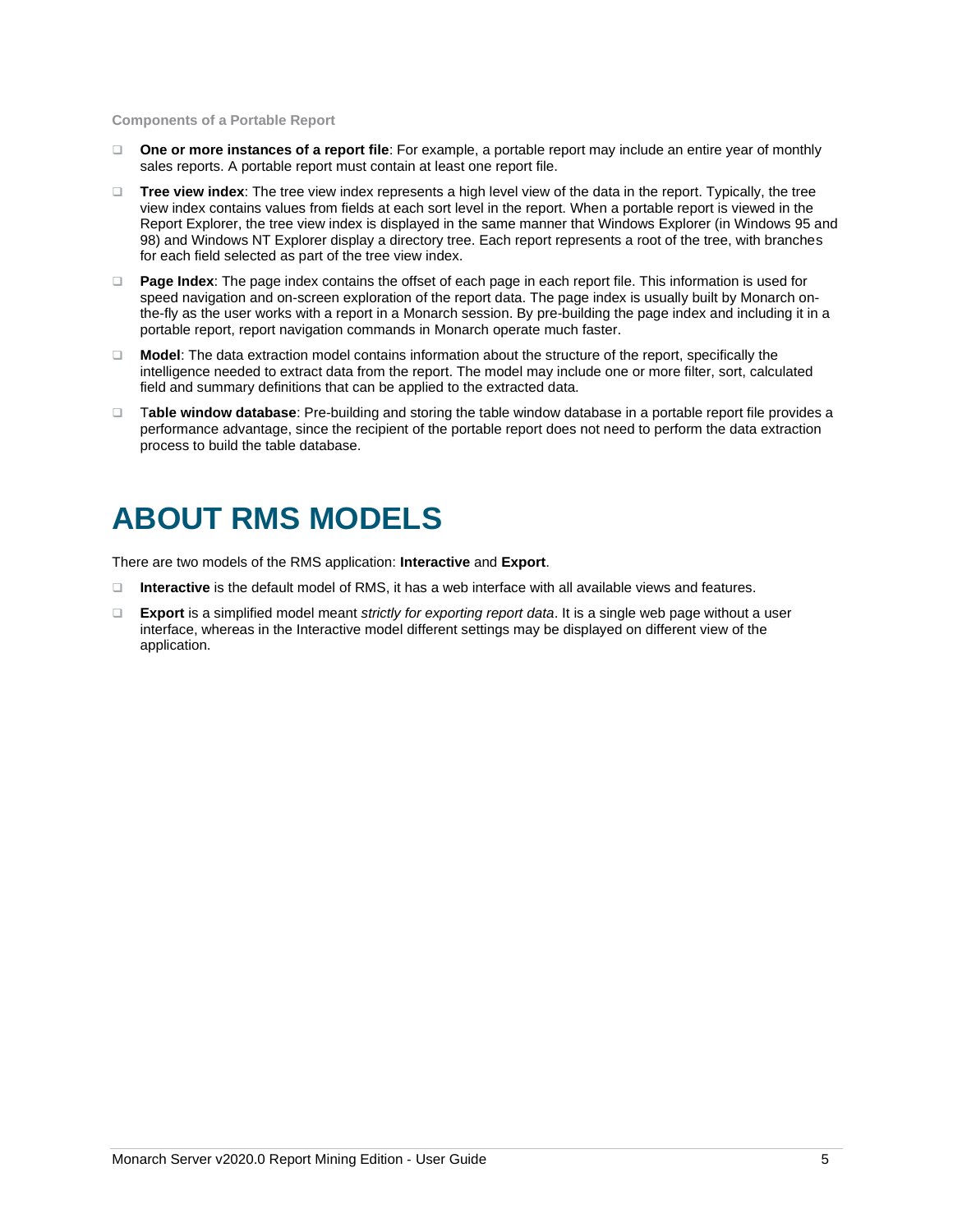# <span id="page-8-0"></span>**WORKING WITH OUTPUT VIEWS**

The RMS user interface is view-based. There are two different types of views: data derived and non-data derived. The data derived views represent results from processing the original report data, these views are the following:

- ❑ [Report View](#page-9-2)
- □ [Dynamic View](#page-18-1)
- ❑ [Data View](#page-10-0)
- □ [Summary View](#page-12-0)
- □ [XLS Data View](#page-14-0)
- □ [XLS Summary View](#page-14-1)
- ❑ [PRF View](#page-15-0)
- ❑ [ES Style View](#page-16-0)

The non-data derived view serves various functional needs – those views are th[e My Home Page.](#page-8-2)

<span id="page-8-1"></span>The output views are organized into tabs. To view tabs, simply click the corresponding link (e.g., to view a report on the **Data View** page, click the **Data** link). To open a tab in the new window, click the middle mouse button.

# **MY HOME PAGE**

<span id="page-8-2"></span>The **My Home** page is the first screen you see when accessing RMS.



This screen displays any system warnings regarding data validation. For example, if the size of a model or a template exceeds the limit defined by the Administrator, a corresponding warning message is shown.

This screen displays the following panes: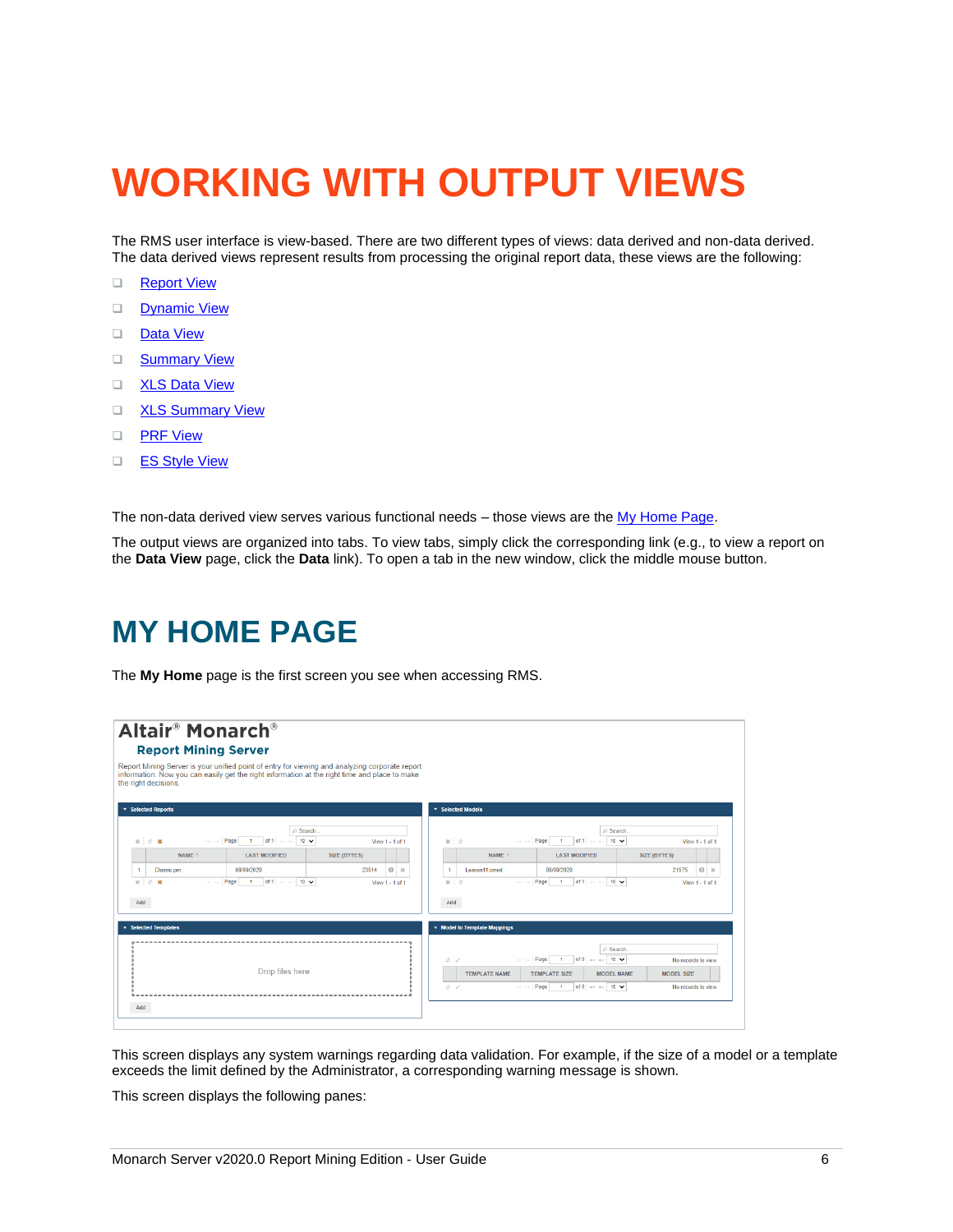- ❑ **Selected Reports**: Displays the list of reports selected while logging on.
- ❑ **Selected Models**: Displays the list of models and templates models selected while logging on, and models saved for the document type ID.
- ❑ **Selected Templates**: Displays the list of templates selected while logging on.
- ❑ **Model to Template Mappings**: Displays the list of templates models selected while logging on.
- ❑ **News**: Shows the latest news you have access to. The news is created with the help of RMS Administrator.

To change the My Home page layout, see [Customizing Your Preferences.](#page-28-1)

**To view the detailed item information,** move mouse pointer to the image. The box displaying detailed information appears.

### <span id="page-9-0"></span>**Uploading Files**

To start working with your data in RMSClient, upload the necessary files on My Home Page.

To activate the **Add Files area** either:

- ❑ Drag the file over the My Home Page.
- ❑ Click the **Add** button inside any pane present on the page.

The **Add Files area** will appear.

To upload a file either:

- ❑ Drop the file into the **Add Files area**.
- ❑ Click **Add files...** and select the file via the your browser's file selection dialog.

The files will appear inside the Add Files area.

The files are automatically assigned a certain type such as **Report**, **Template** or **Model**. It is also possible to assign a type manually by selecting from the drop-down menu. Unnecessary files that were uploaded can be deleted by clicking the <sup>\*\*</sup> button.

The **Add Files area** contains the following controls:

- ❑ **Save**: Saves uploaded files.
- ❑ **Cancel**: Returns to My Home Page without saving the uploaded files.
- <span id="page-9-1"></span>❑ **Clear** or **Delete All Files**: Deletes the uploaded files without returning to My Home Page.

### **Model to Template Mapping**

By default, each newly uploaded template is mapped to the oldest uploaded model.

It is possible to change model/template mapping manually by clicking the **Edit Mappings** icon in the lower left corner of the **Model to Template Mappings** pane on My Home Page. This will show a dialog box allowing to set the correspondence between all the uploaded models and templates. Clicking **Save** applies the changes.

# <span id="page-9-2"></span>**REPORT VIEW PAGE**

The **Report View** page displays data much as they would appear if they were printed reports.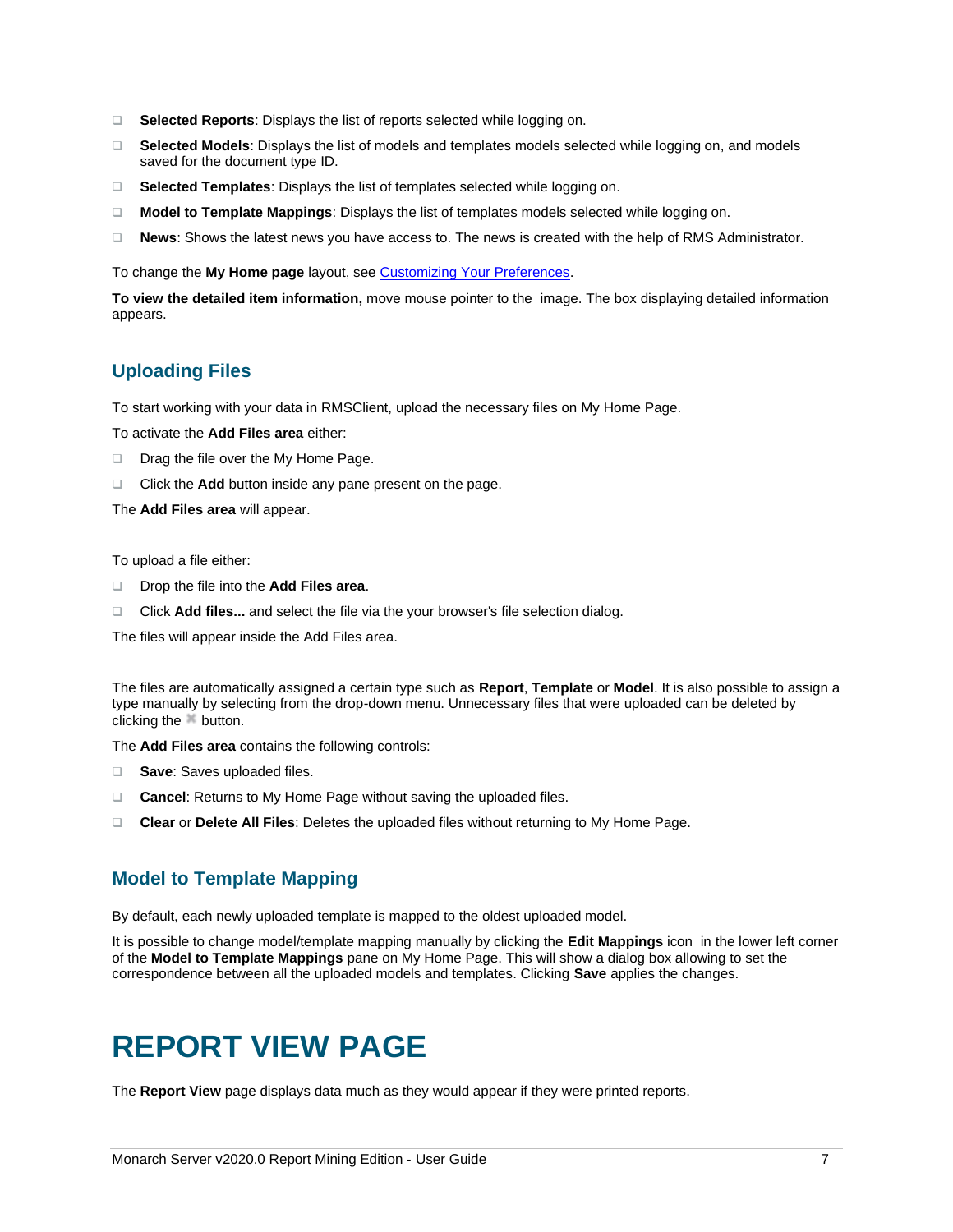#### **Toolbars**

The **Report View** page contains two toolbars at the top of the page.

❑ The toolbar in the upper right corner of the **Report View** page contains the following icons:



Use this toolbar to perform the following actions.



**Export to PDF** Click to open the selected report as a PDF file in the current window. **Export to PDF** Click to open the selected report as a PDF file in a new window. **View original Report** Click to open the original report.

Click the Report List icon the **Report List** dialog box, where you can select another report. ❑ The lower toolbar, on the second row, contains the following icons:



Use this toolbar to perform the following actions.

|    | Increase report font size | Click to increase the font size.    |
|----|---------------------------|-------------------------------------|
| A. | Decrease report font size | Click to decrease the font size.    |
|    | Greenbar                  | Click to show or hide the greenbar. |

To export the current page to PDF, click the PDF icon **EDP**. The page opens in a new window. To navigate between pages, us[e page navigation buttons.](#page-30-0)

# <span id="page-10-0"></span>**DATA VIEW PAGE**

The **Data View** page displays the report in a table form, allowing you to apply sorts and filters to the report.



#### **NOTES**

The associated model file determines which fields, sorts and filters are available.

The **Data View** page contains the following items: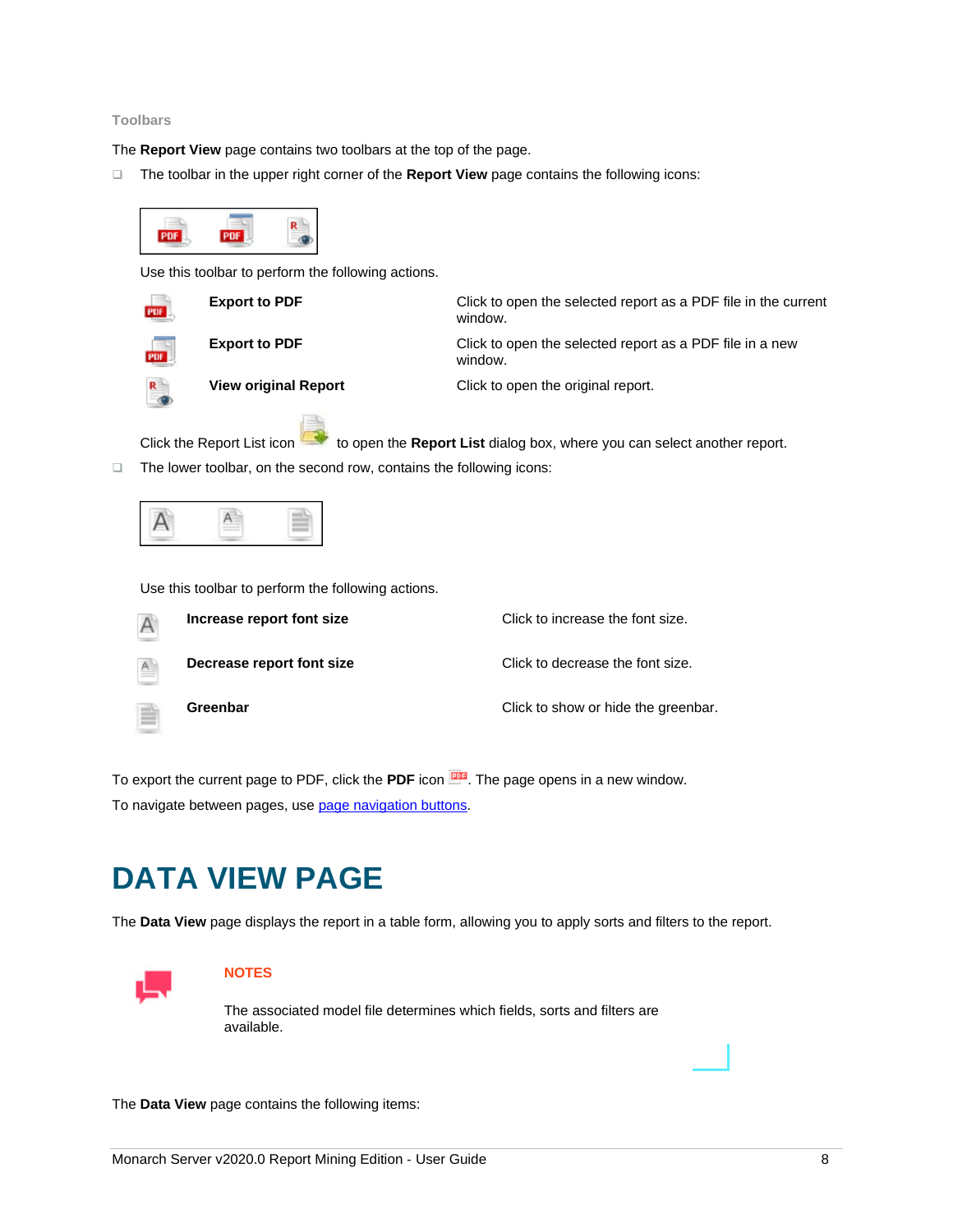### ❑ **Toolbars**

The **Data View** page contains two toolbars at the top of the page.

❑ The toolbar in the upper right corner of the Data View page contains the following icons:



Use this toolbar to perform the following actions:

| m.                      | <b>Export to PDF</b> | Click to open the report as a PDF file in the current window. |
|-------------------------|----------------------|---------------------------------------------------------------|
| $\frac{1}{\text{PDE}}$  | <b>Export to PDF</b> | Click to open the report as a PDF file in a new window.       |
| $\overline{\text{csw}}$ | Download as CSV      | Click to download the report in the CSV format.               |

❑ The lower toolbar, on the second row, contains the following icons:



Use this toolbar to perform the following actions:

|  | <b>Increase</b><br>report font size          | Click to increase the font size.                                                                                                                            |  |  |
|--|----------------------------------------------|-------------------------------------------------------------------------------------------------------------------------------------------------------------|--|--|
|  |                                              | NOTE: The icon is available only if the Apply the style from the<br>model checkbox is not enabled. Refer to Customizing Your<br>Preferences section.        |  |  |
|  | <b>Decrease</b><br>report font size          | Click to decrease the font size.                                                                                                                            |  |  |
|  |                                              | <b>NOTE:</b> The icon is available only if the Apply the style from the<br>model checkbox is not enabled. Refer to Customizing Your<br>Preferences section. |  |  |
|  | <b>Increase</b><br><b>Horizontal Padding</b> | Allows you to increase the horizontal padding between columns<br>used in your view.                                                                         |  |  |
|  |                                              | <b>NOTE:</b> The icon is available only if the Apply the style from the<br>model checkbox is not enabled. Refer to Customizing Your<br>Preferences section. |  |  |
|  | <b>Decrease</b><br><b>Horizontal Padding</b> | Allows you to decrease the horizontal padding between columns<br>used in your view.                                                                         |  |  |
|  |                                              | <b>NOTE:</b> The icon is available only if the Apply the style from the<br>model checkbox is not enabled. Refer to Customizing Your<br>Preferences section. |  |  |
|  | <b>Increase</b><br><b>Vertical Padding</b>   | Allows you to increase the vertical padding between rows used in<br>your view.                                                                              |  |  |
|  |                                              | <b>NOTE:</b> The icon is available only if the Apply the style from the<br>model checkbox is not enabled. Refer to Customizing Your<br>Preferences section. |  |  |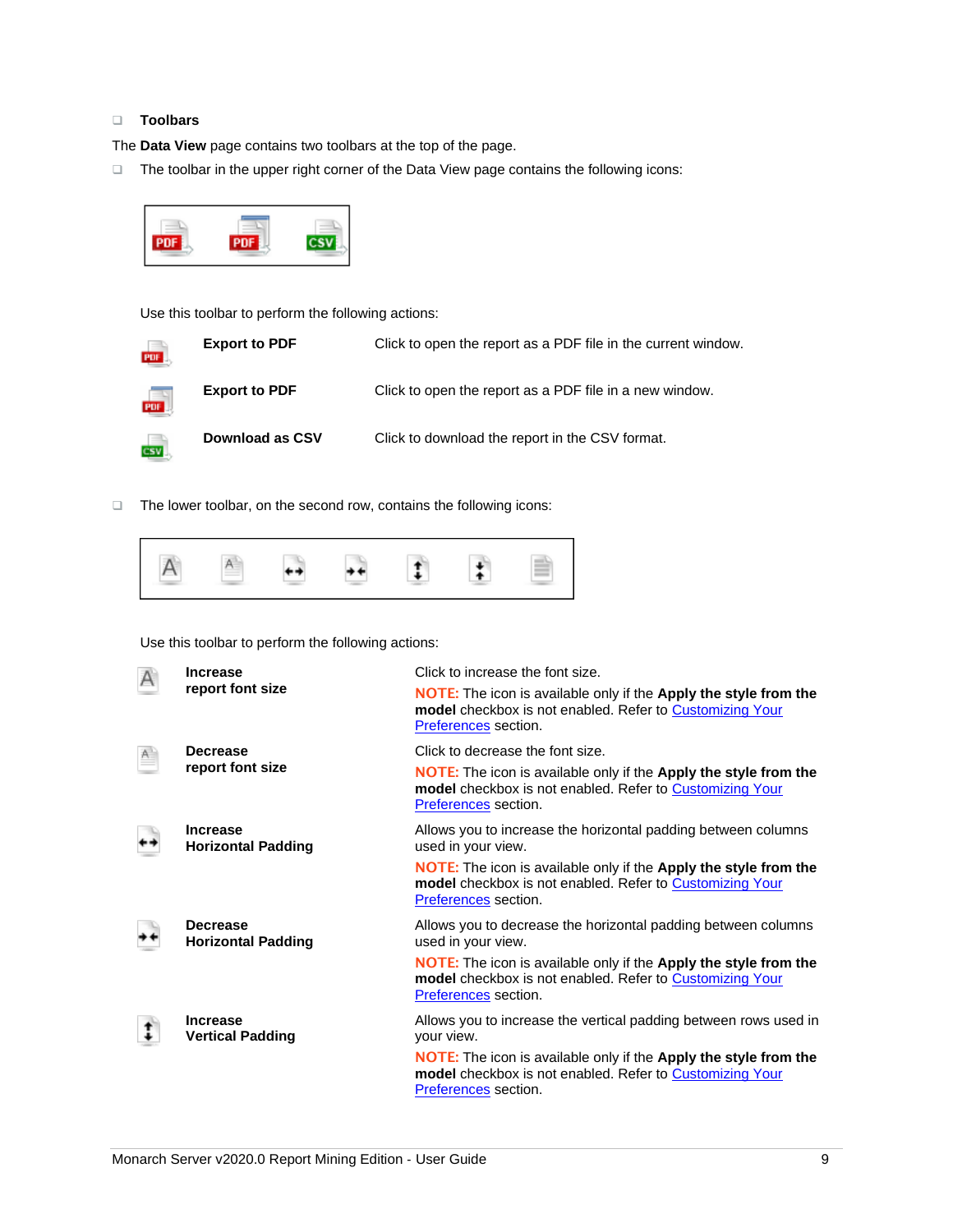|   | <b>Decrease</b><br><b>Vertical Padding</b> | Allows you to decrease the vertical padding between rows used in<br>your view.                                                                                            |
|---|--------------------------------------------|---------------------------------------------------------------------------------------------------------------------------------------------------------------------------|
|   |                                            | <b>NOTE:</b> The icon is available only if the <b>Apply the style from the</b><br><b>model</b> checkbox is not enabled. Refer to Customizing Your<br>Preferences section. |
| ₿ | Toggle use of alternative row<br>color     | Allows you to turn on/off the alternate row color display in your view.                                                                                                   |
|   |                                            | <b>NOTE:</b> The icon is available only if the Apply the style from the<br>model checkbox is not enabled. Refer to Customizing Your<br>Preferences section.               |
|   |                                            |                                                                                                                                                                           |

- □ **Customize**: Click the icon in the top left corner of the screen to show a hidden section, allowing you to select a report model, summary, drill level, defined filter, and conjunction with dynamic filter, as well as to specify dynamic filters. For information on how to specify a dynamic filter, see [Specifying dynamic filter.](#page-23-2) Clicking the icon again hides the section.
- ❑ **Apply the style from the model** (background, font size, table settings, etc. will be applied from the report model).
- ❑ **Apply data formatting from the model.**
- ❑ **Visible Fields:** Click the heading to open a hidden section, allowing you to select table columns to be displayed. To display a column in the table, select the check box by its name. To hide a column, clear the check box by its name.
- ❑ **Apply:** Click this button to apply the changes made in the **Customize** and **Visible Fields** sections.

<span id="page-12-0"></span>To navigate between pages, us[e page navigation buttons.](#page-30-0)

# **SUMMARY VIEW PAGE**

The **Summary View** page displays reports in a summary. A summary tabulates information for selected fields and presents the results in a one- or two-dimensional matrix.



### **NOTES**

A summary may not always be available. Summary availability depends on the Monarch model file. If the model file has summaries defined in it, then there will be summaries available for viewing in RMS on the **Summary View** page.

The **Summary View** page contains two toolbars at the top of the page.

❑ The toolbar in the upper right corner of the **Summary View** page contains the following icons:



Use this toolbar to perform the following actions.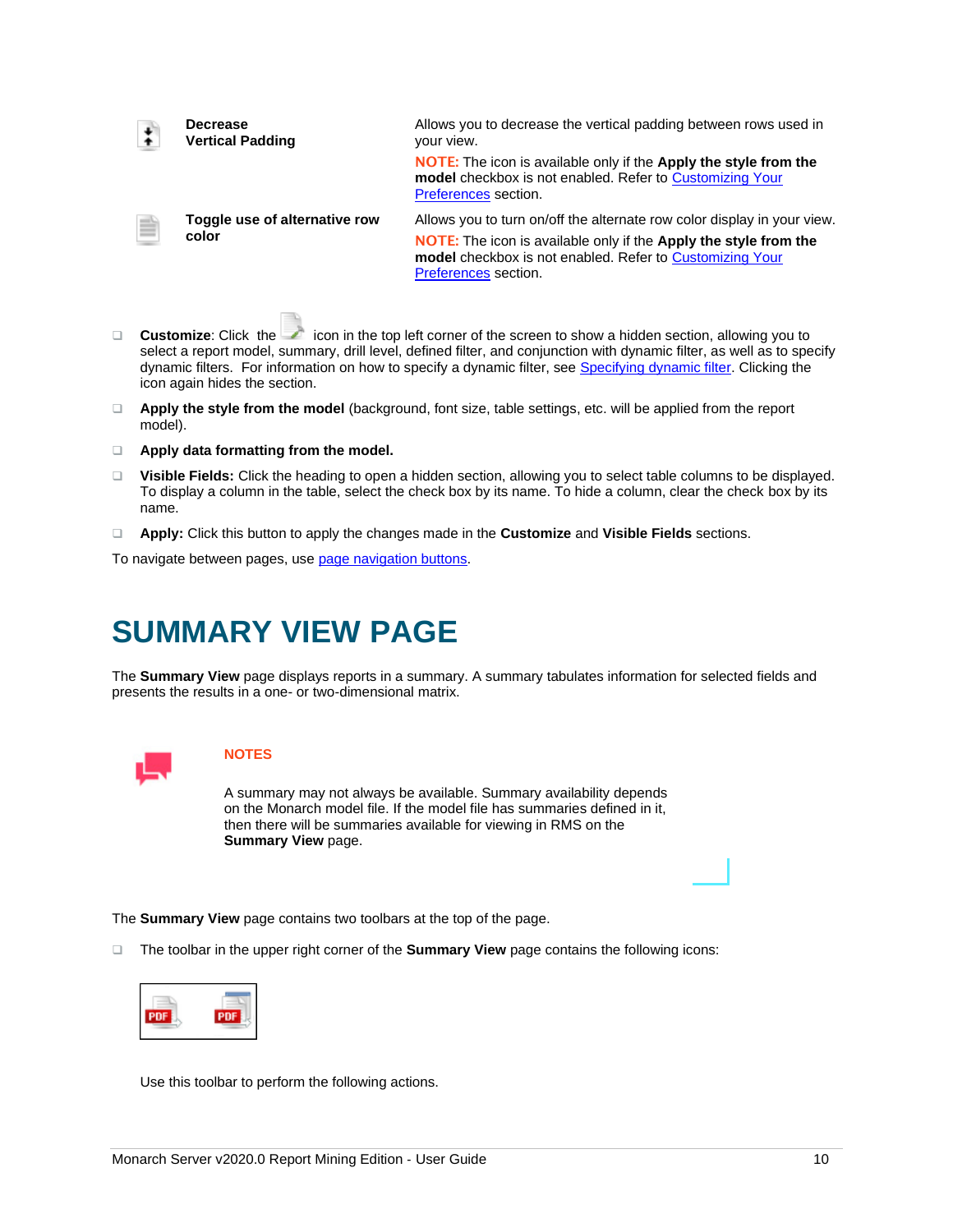

❑ The lower toolbar, on the second row, contains the following icons:



Use this toolbar to perform the following actions:

| Increase report font size           | Click to increase the font size.<br>NOTE: The icon is available only if the Apply the style from<br>the model checkbox is not enabled. Refer to Customizing<br>Your Preferences section. |
|-------------------------------------|------------------------------------------------------------------------------------------------------------------------------------------------------------------------------------------|
| Decrease report font size           | Click to decrease the font size.                                                                                                                                                         |
|                                     | <b>NOTE:</b> The icon is available only if the Apply the style from<br>the model checkbox is not enabled. Refer to Customizing<br>Your Preferences section.                              |
| <b>Increase Horizontal Padding</b>  | Allows you to increase the horizontal padding between<br>columns used in your view.                                                                                                      |
|                                     | <b>NOTE:</b> The icon is available only if the Apply the style from<br>the model checkbox is not enabled. Refer to Customizing<br>Your Preferences section.                              |
| <b>Decrease Horizontal Padding</b>  | Allows you to decrease the horizontal padding between<br>columns used in your view.                                                                                                      |
|                                     | NOTE: The icon is available only if the Apply the style from<br>the model checkbox is not enabled. Refer to Customizing<br>Your Preferences section.                                     |
| <b>Increase Vertical Padding</b>    | Allows you to increase the vertical padding between rows<br>used in your view.                                                                                                           |
|                                     | <b>NOTE:</b> The icon is available only if the Apply the style from<br>the model checkbox is not enabled. Refer to Customizing<br>Your Preferences section.                              |
| <b>Decrease Vertical Padding</b>    | Allows you to decrease the vertical padding between rows<br>used in your view.                                                                                                           |
|                                     | <b>NOTE:</b> The icon is available only if the Apply the style from<br>the model checkbox is not enabled. Refer to Customizing<br>Your Preferences section.                              |
| Toggle use of alternative row color | Allows you to turn on/off the alternate row color display in<br>your view.                                                                                                               |
|                                     | NOTE: The icon is available only if the Apply the style from<br>the model checkbox is not enabled. Refer to Customizing<br>Your Preferences section.                                     |

□ **Customize**: Click the icon in the top left corner of the screen to show a hidden section, allowing you to select a report model, summary, drill level, defined filter, and conjunction with dynamic filter, as well as to specify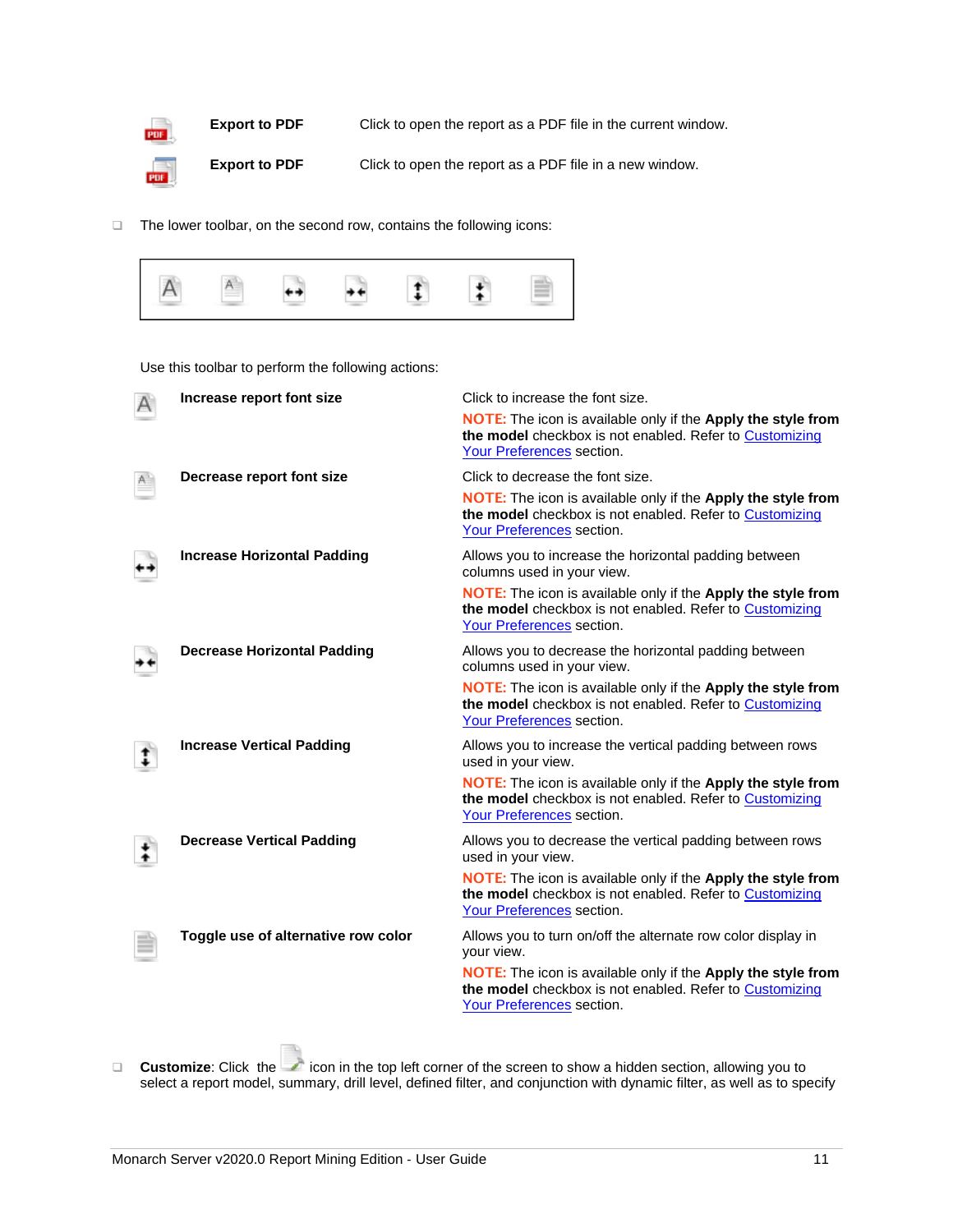dynamic filters. For information on how to specify a dynamic filter, see [Specifying dynamic filter.](#page-23-2) Clicking the icon again hides the section.

- ❑ **Apply the style from the model** (background, font size, table settings, etc. will be applied from the report model)**.**
- ❑ Apply data formatting from the model.
- ❑ **Apply:** Click this button to apply the changes made in the **Customize** and **Visible Fields** sections.

<span id="page-14-0"></span>To navigate between pages, us[e page navigation buttons.](#page-30-0)

# **XLS DATA VIEW PAGE**

In any page, click the **XLS Data** tab.

In the dialog box, select either the **Open with Microsoft Excel** option, or the **Save File** option, and click **OK.**



### **NOTES**

Click **Cancel**, if you want to further customize the list and specify visible fields on the **XLS Data View** page.

The **XLS Data View** page allows you to:

- ❑ Display one or several xls-tables in an Excel worksheet.
- ❑ Customize the list and specify which fields should be visible.

The **XLS Data View** page contains the following items:

- ❑ **Customize**: Click the heading to open a hidden section, allowing you to select a report model, sort, template, defined filter, and conjunction with dynamic filter (**AND** or **OR**), as well as to specify dynamic filters. For information on how to specify a dynamic filter, see **Specifying dynamic filter**.
- ❑ **Auto-filter**: Select this check box to allow controls in the Excel worksheet to filter data based on the provided values in the spreadsheet.
- ❑ **Use XLSX Excel spreadsheet format.** Select this check box, to use the XLSX format for Excel output.
- ❑ **Visible Fields**: Click the heading to open a hidden section, allowing you to select table columns to be displayed. To display a column in the table, select the check box by its name. To hide a column, clear the check box by its name.
- ❑ **Execute Export**: Click this button to apply the changes made in the **Customize** and **Visible Fields** sections. A dialog box will appear, where you can select either the **Open with Microsoft Excel** option, or the **Save File** option. Then click **OK**.

# <span id="page-14-1"></span>**XLS SUMMARY VIEW PAGE**

The **XLS Summary View** represents a table with the summary information of a report. If the model has no summaries, a warning message appears.

In the dialog box, select either the **Open with Microsoft Excel** option, or the **Save File** option, and click **OK**.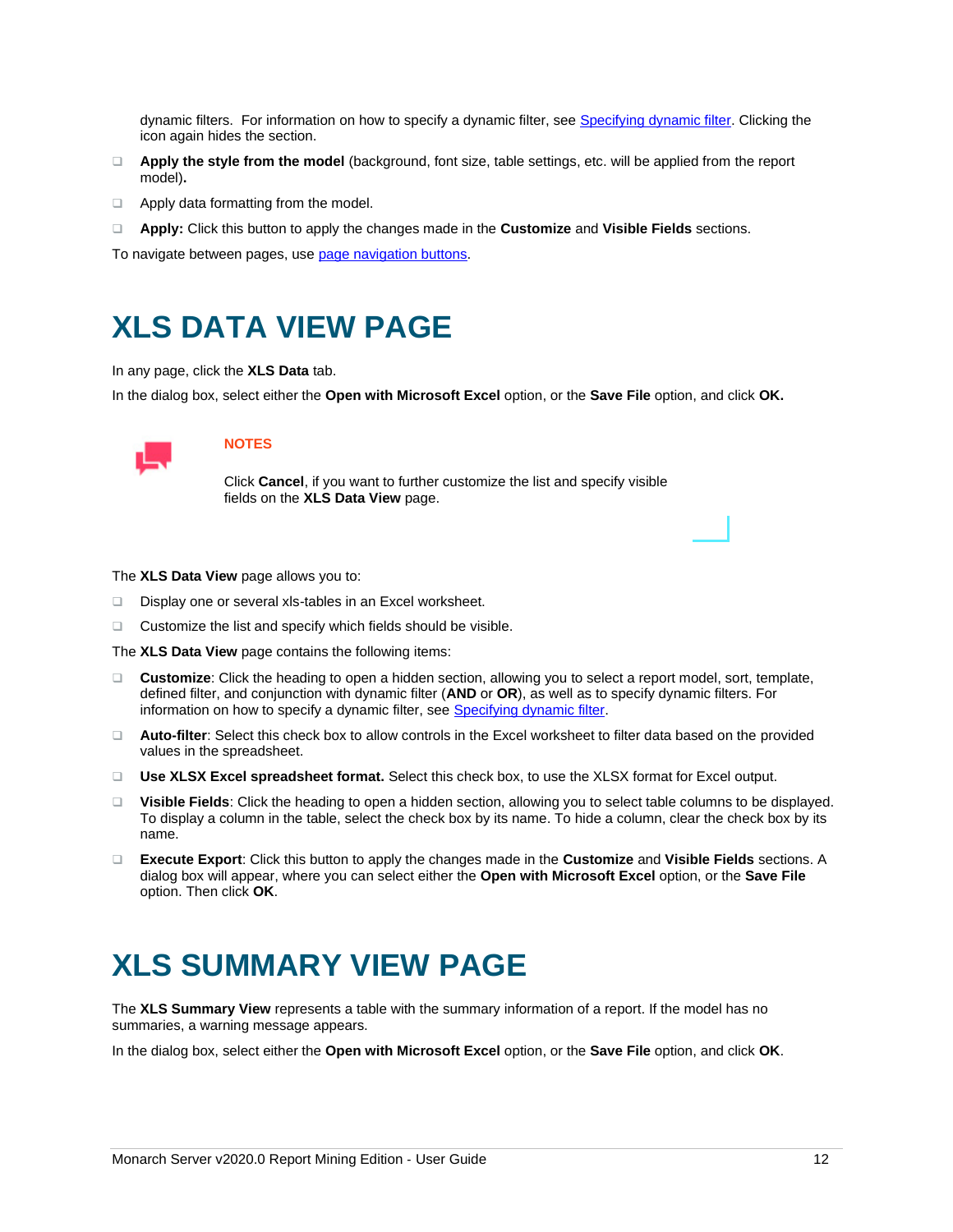

### **NOTES**

To further customize the summary on the **XLS Summary View** page, click **Cancel**.

The **XLS Summary View** page allows you to display one or several XLS-summaries in an Excel worksheet.

On the **XLS Summary View** page, you can customize the summary.

The **XLS Summary View** page contains the following items:

- ❑ **Customize**: Click the heading to open a hidden section, allowing you to select a report model, summary, drill level, template, defined filter, and conjunction with dynamic filter (**AND** or **OR**), as well as to specify dynamic filters. For information on how to specify a dynamic filter, see [Specifying dynamic filter.](#page-23-2)
- ❑ **Include formulas to facilitate editing in Excel**: Select this check box to include formulas in the spreadsheet for the aggregated fields.
- ❑ **Include outlines to enable drill up/down in Excel**: Select this check box to enable drill-in/drill-out functionality of the data in the Excel spreadsheet.
- ❑ **Use XLSX Excel spreadsheet format.** Select this check box, to use the XLSX format for Excel output.
- ❑ **Execute Export**: To apply the changes made in the **Customize** section, click this button. A dialog box will appear, where you can select either the Open with Microsoft Excel option, or the Save File option. Then click **OK**.

# <span id="page-15-0"></span>**PRF VIEW PAGE**

The **PRF View** page allows you to display one or several PRF-reports in th[e Portable Report Format](#page-6-1) (PRF), for online reports only.



### **NOTES**

To use PRF-reports, you need Report Explorer installed on your computer.

On any view, click the **PRF** tab. In the Open dialog box, click **Save File**.



### **NOTES**

Click **Cancel**, if you want to specify a different report model on the PRF View page, in the **Customize** section.

The **PRF View** page contains the following items:

❑ **Customize**: Click the heading to open a hidden section, allowing you to select a report model from the list. Click the drop-down arrow to expand the list of available options.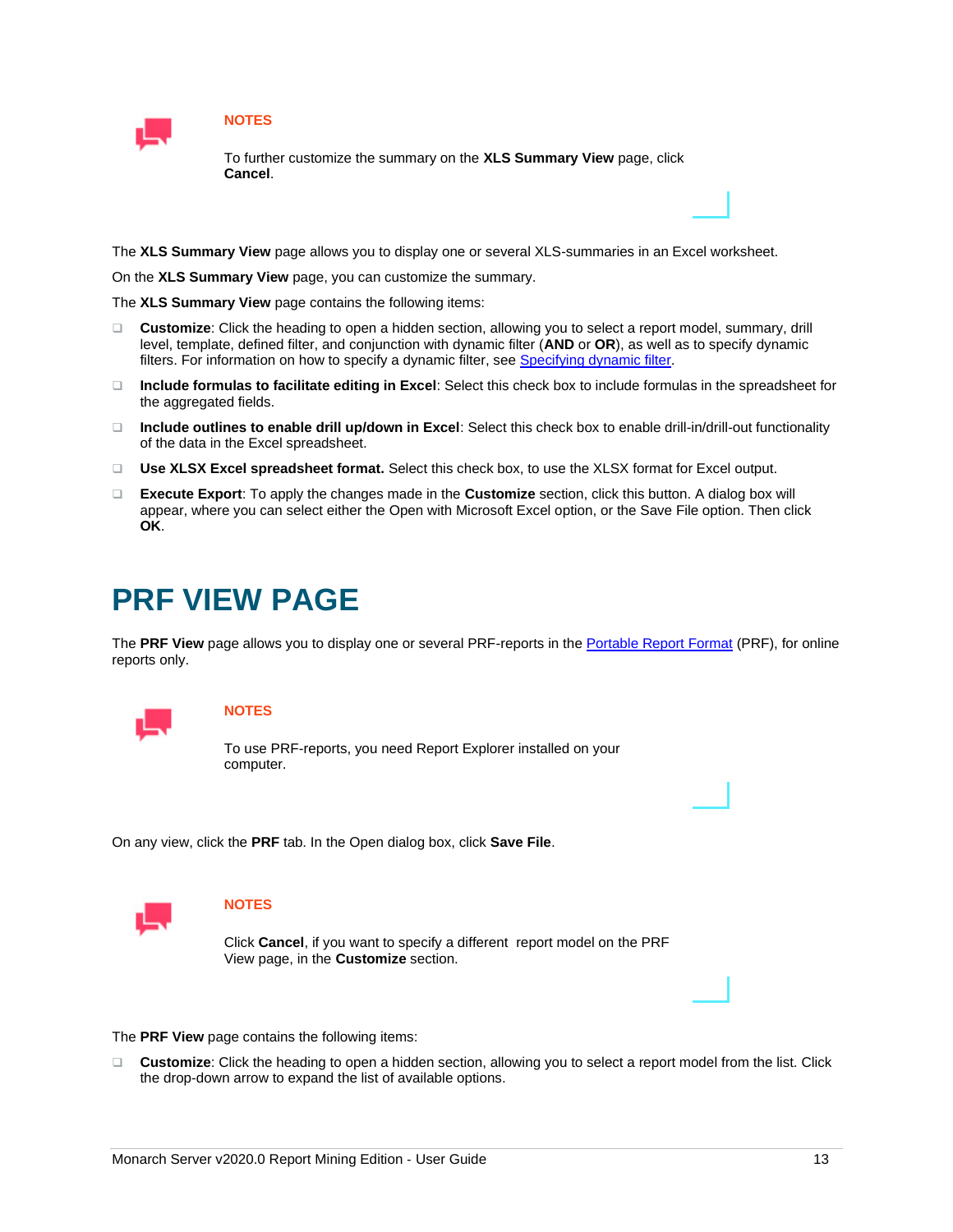❑ **Execute Export**: Click this button to apply the changes made in the **Customize** section. In the **Open** dialog box, click **Save File**.

# <span id="page-16-0"></span>**ES STYLE VIEW PAGE**

The **ES Style View** page allows to apply XML/XSL table transformation for one or several reports (each in a separate frame).

❑ The toolbar in the upper right corner of the **ES Style View** page contains the following icons:



Use this toolbar to perform the following actions.



- ❑ **Customize**: Click the heading to open a hidden section, allowing you to select a sort order, a template, a defined filter, and conjunction with dynamic filter, as well as to specify dynamic filters. For information on how to specify a dynamic filter, see **Specifying dynamic filter**.
- ❑ **Apply**: To apply the changes made in the **Customize** section, click this button.

<span id="page-16-1"></span>To navigate between pages, us[e page navigation buttons.](#page-30-0)

# **MY MODELS PAGE**

This page allows you to upload custom models for processing data.

**To upload a model**

- 1. Enter model name in the **Model Name** field.
- 2. Enter model description in **Model Description** field. This step is optional.
- 3. To specify the location of your model file in the **Model Content** field, click **Upload**.



### **NOTES**

To create a *global model*, select the **All users will have access to resources** check box **before** uploading the model.

The **All users will have access to resources** checkbox is not available if the **Do not include Global option on Rights tab** option is selected on MSAdmin.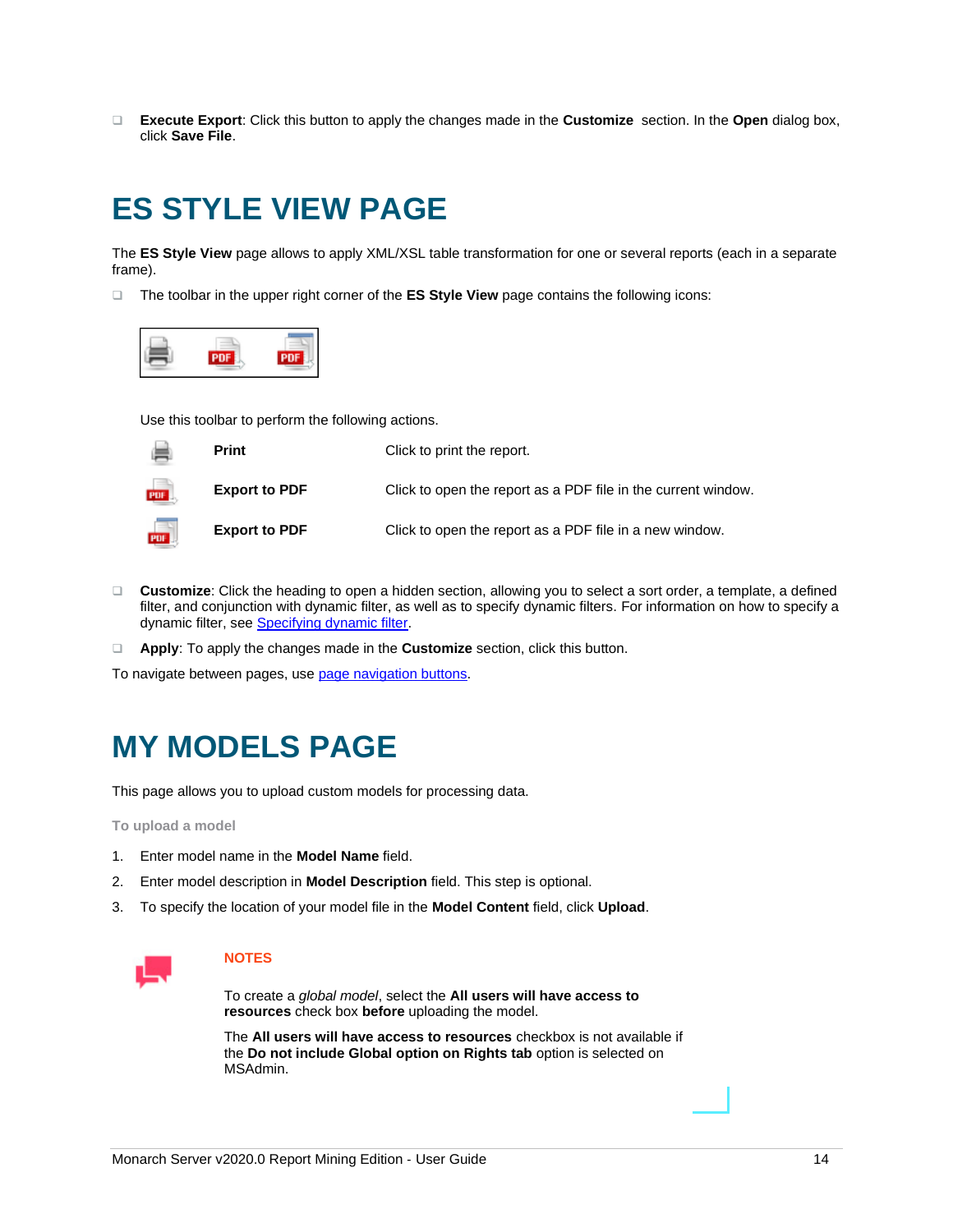In order to do this you have to be logged in *Admin* mode.

4. Click **Save**.



#### **NOTES**

When you upload a model with a name that already exists in the system, the old model is overwritten with the new one.

Custom models are displayed in menus with the names of users that uploaded them.

**To search for a custom model**

❑ Enter its name in **Search** field

Search

**To delete a model**

□ Select it and click  $\mathbf{\times}$  below or above the table.



### **NOTES**

In order to do this you have to be logged to Report Mining Server in *Admin* mode.

# <span id="page-17-0"></span>**PORTLETS**

A portlet contains one or more visual elements used for presentation of data. Portlets integrated to RMS represent Panopticon Workbooks and Dashboards. Portlets are created in MSAdmin.

In RMSClient, you can view only those portlets that were assigned to you in MSAdmin. The following figure illustrates portlets in RMS Client.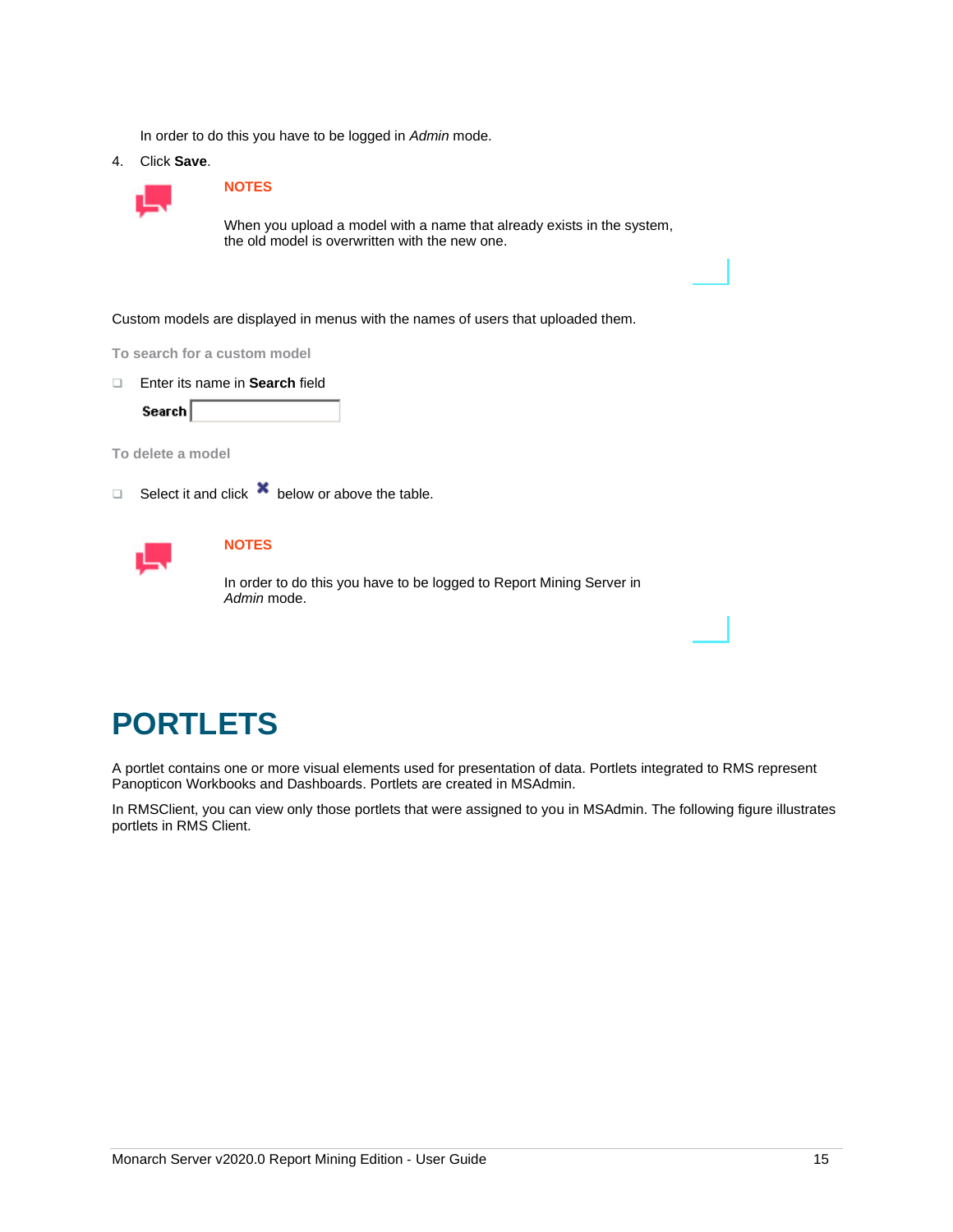

**To view portlets**

- 1. Select the **Portlets** tab at the top of the page.
- 2. Select a tab with the portlet group that you want to view.

**To collapse or expand a portlet**

❑ Click the portlet title bar.

**To open a portlet in a new window**

<span id="page-18-0"></span>□ Click **Open this portlet in new window** icon  $\Box$  on the portlet title bar.

# **DYNAMIC VIEW REPORT**

<span id="page-18-1"></span>The **Dynamic View** presents a report based on pre-mined table data. The structure of dynamic table data is derived from the selected Monarch data model.

On the **Dynamic View Report** page, you can modify the fields hierarchy, display and hide fields, apply autofilters, add calculated field and statistic fields. The resulting view definition can be saved to the local storage for reusing.

The **Dynamic View Report** page is displayed. It contains the following items:

❑ The **Calculated Fields** icon in the upper left corner of the page:



- ❑ The Filter icon in the upper left corner of the page.
- ❑ The toolbar in the upper right corner of the page:

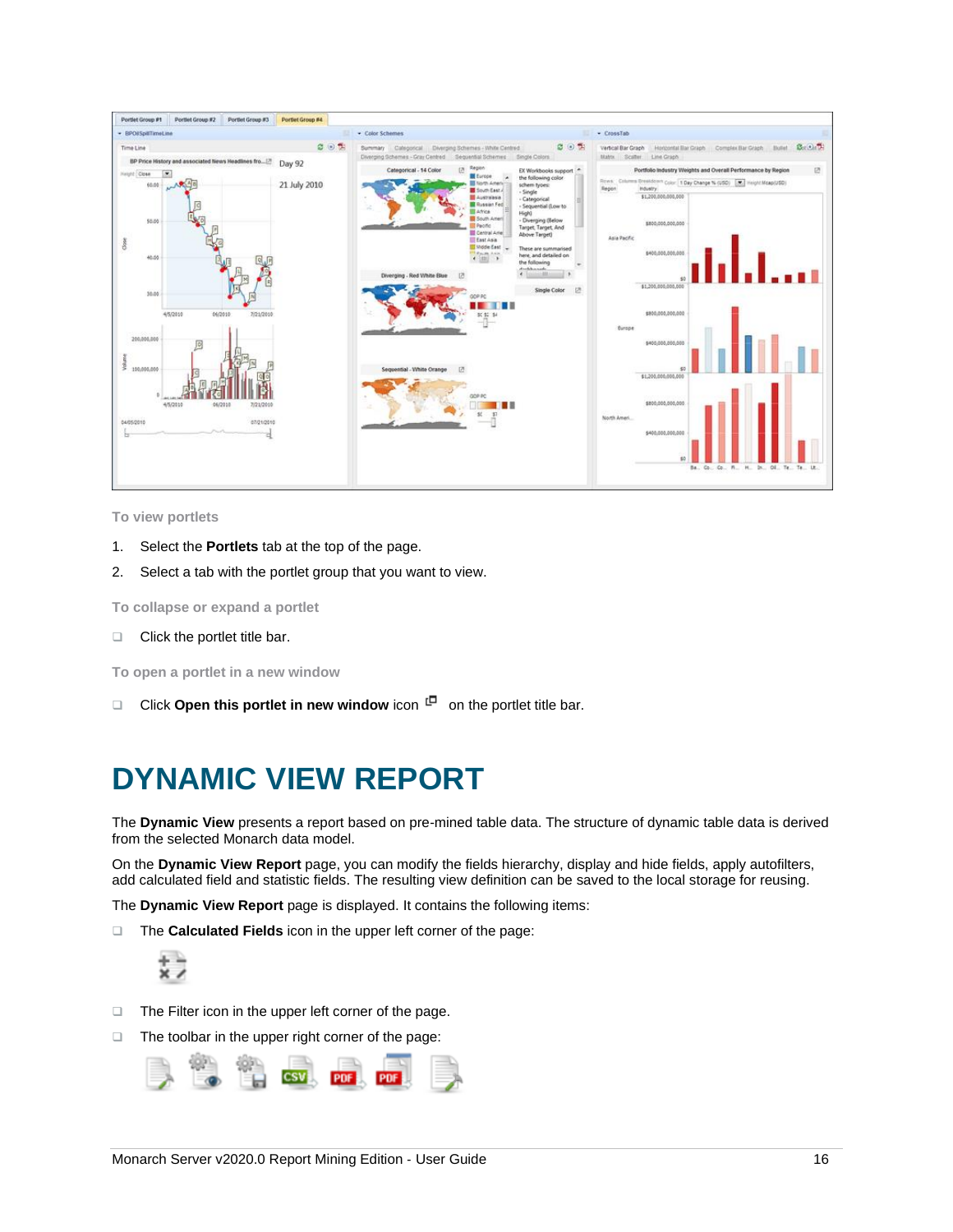Use this toolbar to perform the following actions.

| <b>Calculated Fields</b>                    | Click to add a calculated field.                                                                                                            |
|---------------------------------------------|---------------------------------------------------------------------------------------------------------------------------------------------|
| <b>View Definition List</b>                 | Click to <u>load previously saved View Definitions</u> and apply them to the<br>current reports you are viewing.                            |
| <b>Save View Definition</b>                 | Click to save the current View Definition, to load in the next session and<br>apply it to different reports or allow other users to use it. |
| Download current view data<br>in CSV format | Click to export the <b>Dynamic View Report</b> to CSV.                                                                                      |
|                                             |                                                                                                                                             |
| <b>Export to PDF</b>                        | Click to export the <b>Dynamic View Report</b> to PDF.                                                                                      |
| <b>Export to PDF</b>                        | Click to open the report as a PDF file in a new window.                                                                                     |
| <b>Customize</b>                            | Allows you to select a report model from the list, define filters and sorts.                                                                |
| <b>Filters</b>                              | Click to apply a dynamic filter                                                                                                             |

- ❑ **Hierarchy Levels**: The placement of column titles above the table represents the levels of fields' hierarchy. You can modify the hierarchy of fields, by dragging column headers to the space above the table. Data will be grouped by these columns. You can drag any number of column headers to any level. This allows creating different groupings of fields, to obtain the desired view of the report data. Use arrows to expand or collapse rows with data.
- ❑ **Aggregation**: After you assign a column heading to a hierarchy level, you can add a[n Aggregation field](#page-20-0) to the Dynamic View Report. Point to a column heading on any hierarchy level, and click the plus sign that will appear on the right of its name, to open the **Aggregation** dialog box.

<span id="page-19-0"></span>To navigate between pages, us[e page navigation buttons.](#page-30-0)

## **Autofilters**

Autofilters are a simplified filtering functionality that allows you to sort the data by fields.

Click the filter icon in the column title to see the filter options.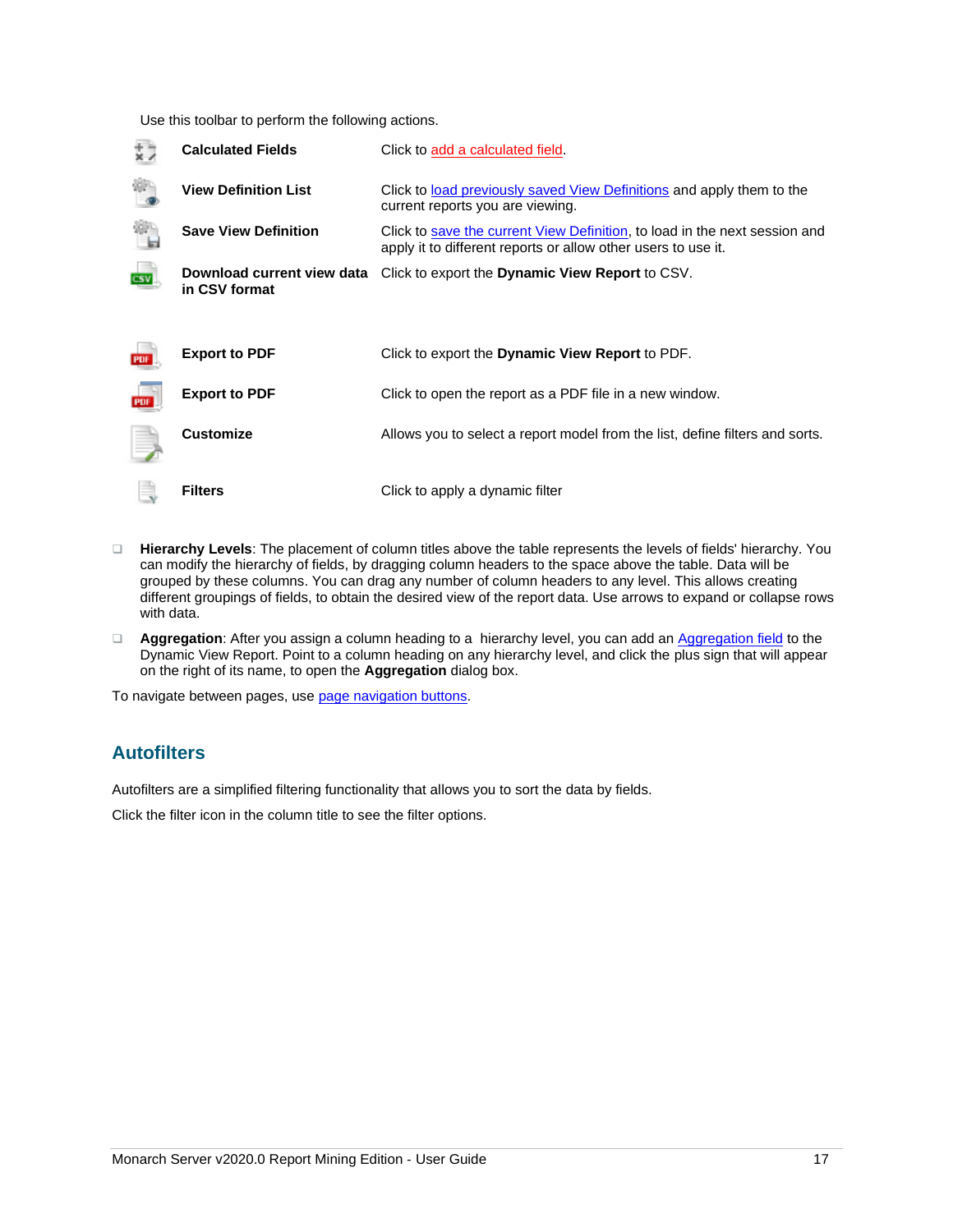

Filtering values are taken from the selected model.

It is possible to filter data by more than one column. Filtering results will contain only data that corresponds to all specified filter values. Therefore, choose only those values that you want to see in the data result.

## <span id="page-20-0"></span>**Aggregation**

You can add statistic fields to the **Dynamic View Report** using the **Aggregation** dialog box.

The statistic columns are based on the data fields, and calculated with a standard SQL aggregate operation (**SUM**, **MAX**, **MIN**, **COUNT**, **AVG**) or a ratio expression (the formula for ratio expression is **SUM**(**<data field>/SUM**(**<ratio data field>**))). Only numeric fields and calculated fields are used in a statistic expression.

There are two types of statistic fields:

- ❑ Plain statistic fields, which are displayed in the same way as all other fields.
- ❑ Dynamic fields, which are displayed under the columns, for which they are calculated, if the columns are present in the view, or behave like plain statistic fields otherwise.

To display the Aggregation dialog box, on the **Dynamic View Report page**, after you assign column headings to hierarchy levels, point to a column heading on any hierarchy level, and click the **sum symbol** that will appear on the right of its name.

The Aggregation dialog box appears. It contains:

- ❑ **Name**: By default, the title of the column and the name of the aggregation function used. A custom name can be entered by checking the **Override Name** checkbox next to it.
- ❑ **Aggregate Function**: Select the aggregate operation (**Sum, Max**, **Min**, **Count**, **Average**, **Ratio**).
- ❑ **Apply**: Click to add the statistic field to the **Dynamic View Report**.
- ❑ **Cancel**: Click to cancel the operation.

To change the level of a field in the **Dynamic View,** drag it to another level.

To remove a field from **Dynamic View,** click on the cross symbol preceding the field's name.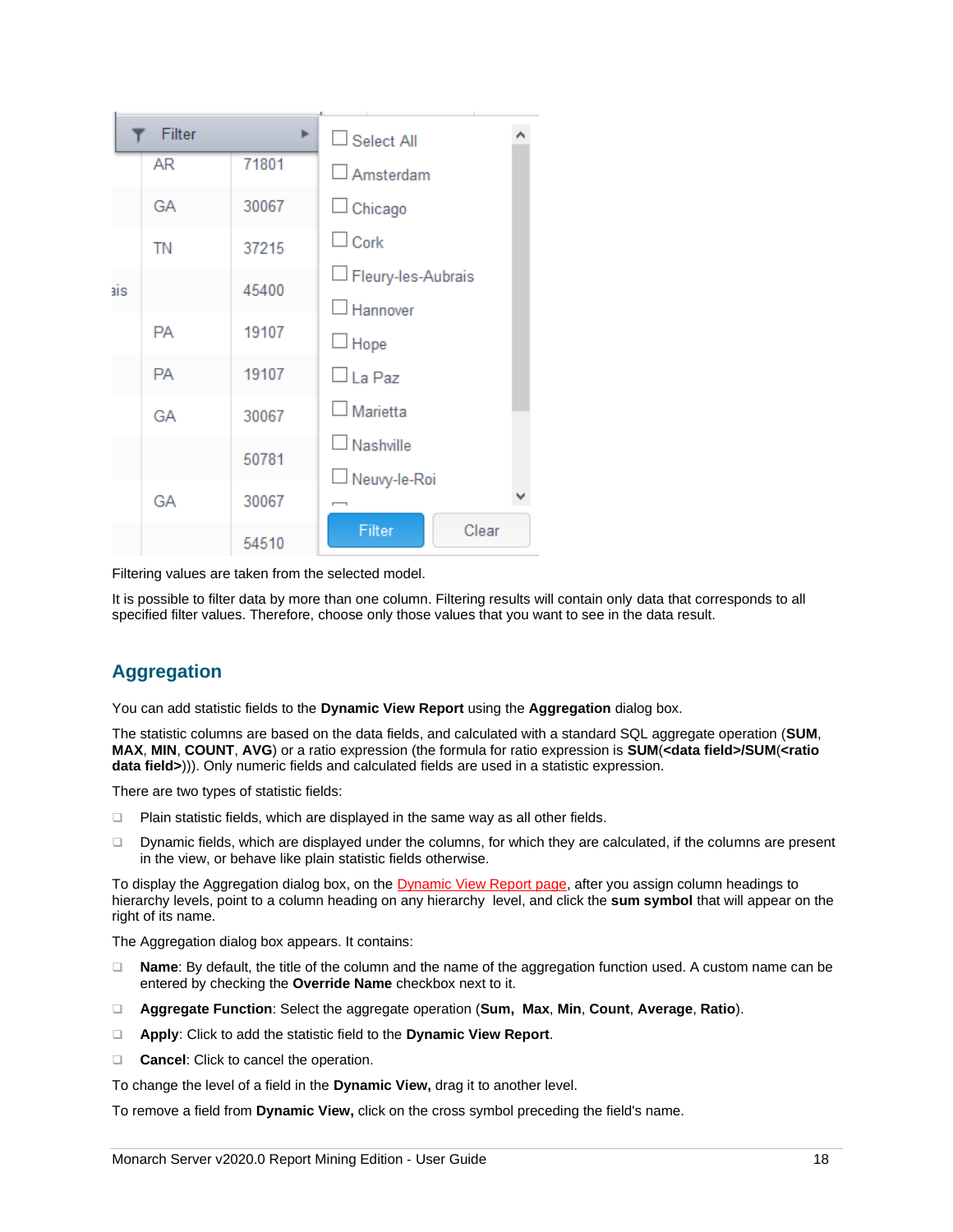## <span id="page-21-0"></span>**Calculated Fields Dialog Box**

The **[Dynamic View Report](#page-18-1)** can display calculated fields.

You can calculate an arithmetical expression for each row in the report view, and display the result of the expression in an additional column. Any data field of a numeric type can be used in an expression. RMS supports all arithmetical operations and expressions, permitted by the standard SQL language.

To display the **Calculated Fields**, click **X** on th[e Dynamic View Report](#page-18-1) page.

The **Calculated Fields** dialog box contains the following items:

- ❑ **Name**: Type the name of a calculated field.
- ❑ **Functions**: Click to display the list of allowed standard SQL functions. Double-click the function that you want to add to the expression.
- ❑ **Operators**: Click to display the list of allowed relational operators for the expression. Double-click the operator that you want to add to the expression.
- ❑ **Fields**: Click to display the list of numeric fields used in the report. Double-click the field that you want to add to the expression.
- ❑ **Decimal places**: rounds the number to the given number of decimal places. Leaving this field empty rounds to the nearest integer.

If any calculated fields are already present, their list is displayed. In this case the dialog box contains the following items instead:

- ❑ **Name**: clicking on a calculated field's name opens the dialog that allows to edit that calculated field.
- ❑ **Delete**: clicking this button removes the calculated field.
- ❑ **Add**: opens the dialog that allows to create a new calculated field.
- <span id="page-21-1"></span>❑ **Cancel**: closes the calculated fields dialog.

### **View Definitions Dialog Box**

To display the **View Definitions** dialog box, click **on** the [Dynamic View Report page.](#page-18-1)

It contains report definitions that you have configured and saved.

The **View Definitions** dialog box contains:

- ❑ **Name**: Lists the names of the definitions. To view the definition, click on its name.
- ❑ **Delete** button: Click to delete the adjacent definition from the definition list.
- ❑ **Default View** button: Click to select a view with default settings without your sorted, calculated and filter fields.
- <span id="page-21-2"></span>❑ **Cancel**: Click to close the **View Definitions** dialog box without saving.

### **Save View Definition Dialog Box**

To display the **Save View Definition** dialog box, click **on** the [Dynamic View Report page.](#page-18-1) Use it to save your report definition.

The **Save View Definition** dialog box contains the following items:

- ❑ **Name**: Type the name of a view definition.
- ❑ **Document Type**: Displays the document type the documents belong to.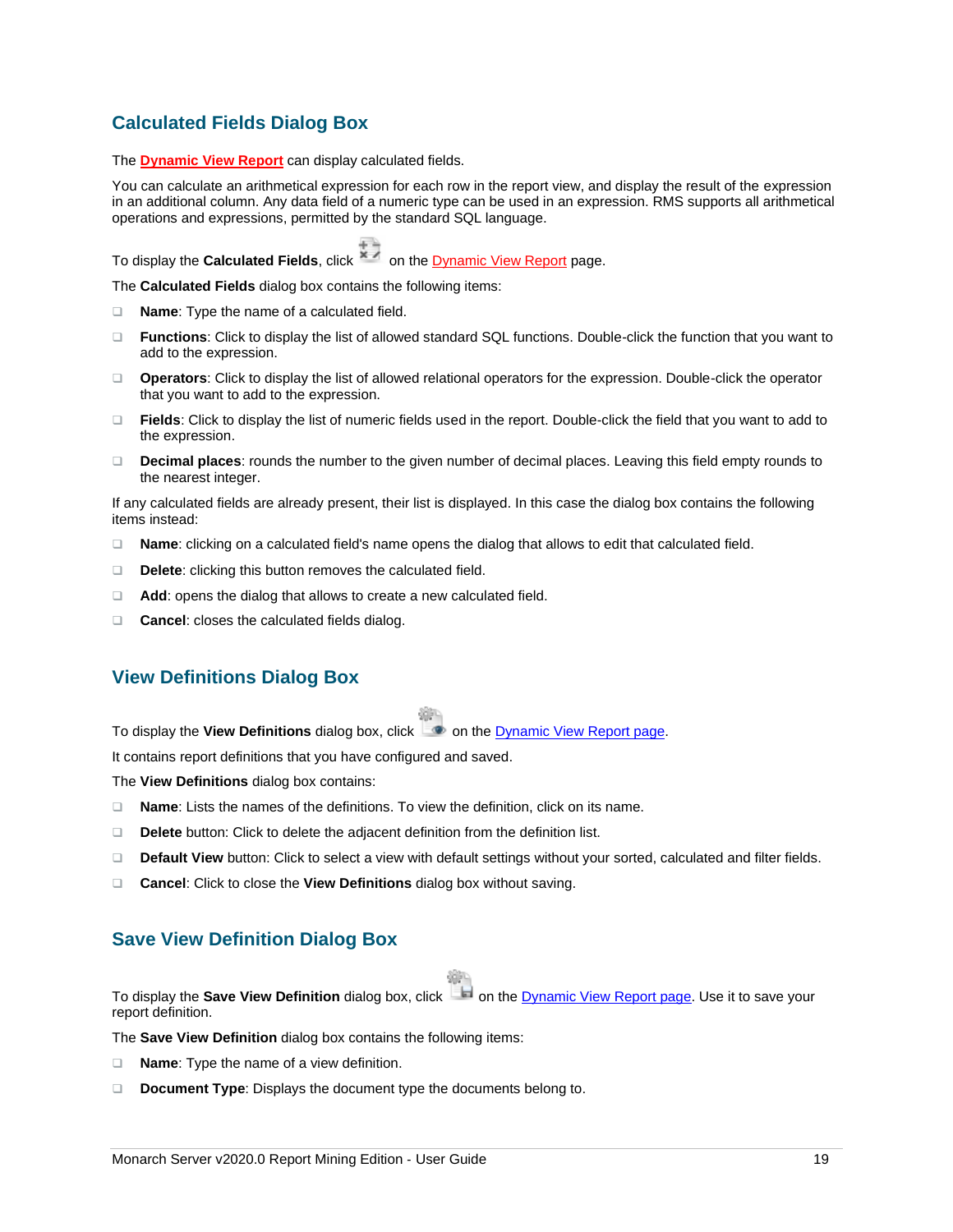- ❑ **Filters**: Displays the filters set for the view.
- ❑ **Sorts**: Displays the sorts set for the view.
- ❑ **Allow all users of the document type to use this view definition**: Select this check box to make the view definition accessible for all document type users. Check box is shown when choosen model was shared.
- ❑ **Add**: Click to save the view definition with a new name.
- ❑ **Save**: Click to save or update the view definition.
- ❑ **Close**: Click to close the **Save View Definition** dialog box without saving.



#### **NOTES**

View definitions depend on both the document type and the model; when a different model is selected, or a different document type is used, the set of available view definitions changes. This rule disregards whether the model was shared or uploaded locally: if it adheres to the view definition, it will be available.

### <span id="page-22-0"></span>**Exporting Dynamic View Report to CSV**

**To export the Dynamic View Report to CSV**

- 1. On th[e Dynamic View Report page,](#page-18-1) click  $\frac{dS}{dx}$ , in the upper right corner of the page.
- <span id="page-22-1"></span>2. Enter the name of a file in the **Save As** dialog box and click **Save**.

### **Dynamic Filters**

You can specify additional search criteria including several conditions, using the Dynamic Filters dialog box.

To display the **Dynamic Filters** dialog box, click **the Dynamic View Report page.** 

<span id="page-22-2"></span>Se[e Specifying dynamic filters](#page-23-2) for instructions on setting dynamic filters.

# **APPLYING FILTERS, SORTS AND SUMMARIES TO A REPORT**

I[f filters,](#page-5-1) [sorts](#page-5-2) an[d summaries](#page-6-0) are defined in the Monarch model file, they are available in RMS, and you can apply them to your report.

Sorts can be applied to a report displayed on the [Data View page,](#page-10-0) summaries can be applied to report displayed on the [Summary View page,](#page-12-0) and filters can be applied to report displayed on either page.

To apply a filter, sort or summary to a report, when viewing report on either the [Data View](#page-10-0) or [Summary View](#page-12-0) page, in the **Customize** section, select it from the **Sort**, **Defined Filter**, or **Summary** drop-down list.

To apply the selected sort, filter or summary to a report, click **Execute Export**.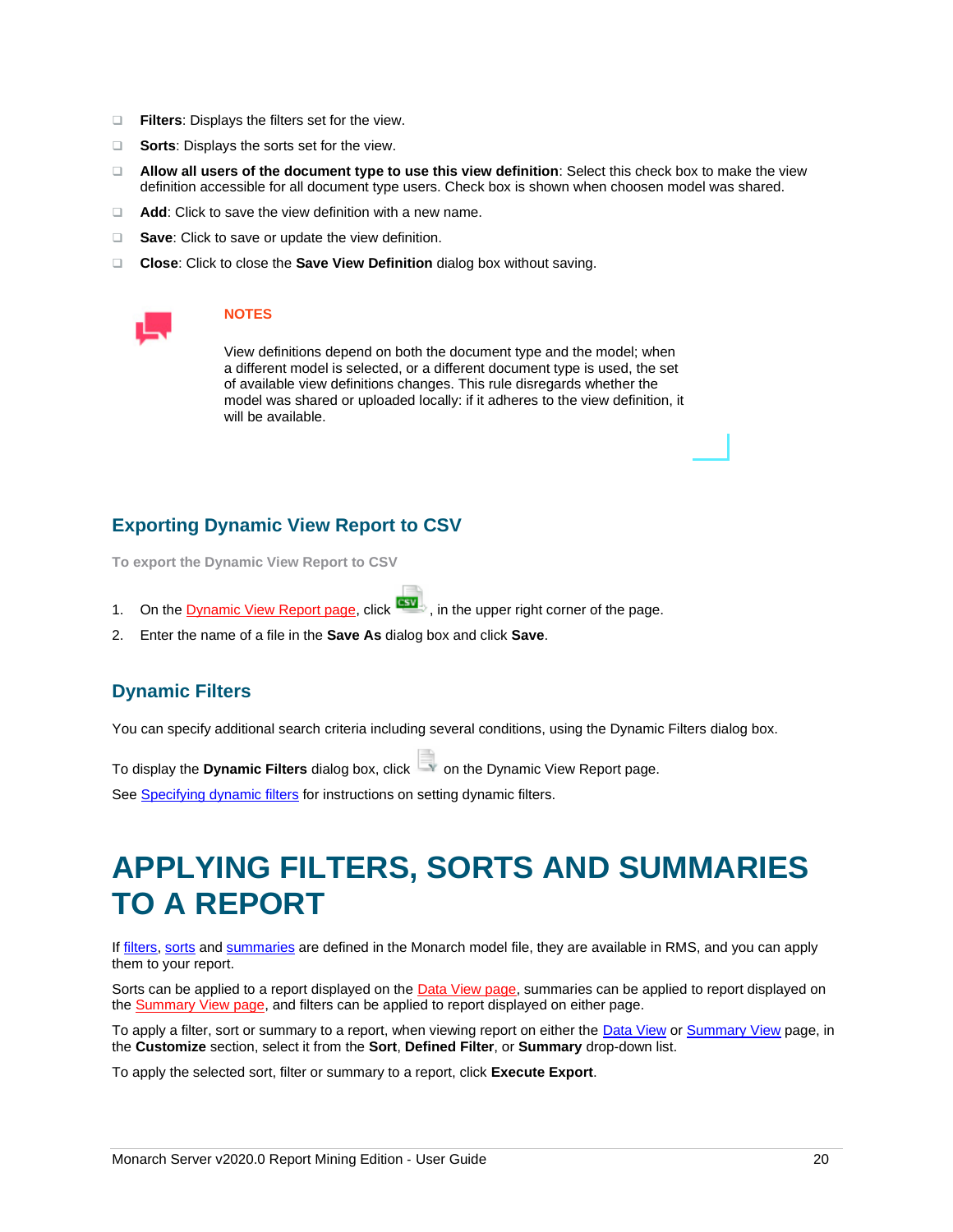# <span id="page-23-0"></span>**PRINTING DATA**

When you access RMS, output views will appear and tabs will be displayed. You can then select the view from which you want to print.

You can print data in the following ways:

- ❑ **From within RMS:** When viewing the report on the [Report View,](#page-9-2) [Data View](#page-10-0) or [Summary View](#page-12-0) page, in Internet Explorer, on the **File** menu, click **Print**.
- ❑ **From within an exported file**: You ca[n export to a PDF file,](#page-23-1) then print them from Adobe Acrobat. To do so, in Adobe Acrobat, on the **File** menu, click **Print**.

# <span id="page-23-1"></span>**EXPORTING TO PDF**

In RMS, you can export data to PDF (portable document format).



### **NOTES**

Adobe Acrobat should be installed on your computer.

#### **To export data to PDF**

- 1. On th[e Report View,](#page-9-2) [Summary View,](#page-12-0) [Dynamic View](#page-18-1) or [Data View](#page-10-0) page, on the toolbar in the upper right corner of the page, click the sto open the selected reports in the current window, or click the selected to open the selected document in a new window.
- 2. In the **Export to PDF** dialog box, select one of the following options for generating a report:
	- **Page/row range** (if you select this option, specify the first and the last page or row in the boxes below).
	- **Entire report/table** (if you select this option, the entire report/table will be exported).
	- **Current page** (if you select this option, the current page will be exported).
- 3. Optionally, type the name of a PDF file.
- 4. Click **Save** to apply the settings. The report is displayed as a PDF file.
- <span id="page-23-2"></span>5. To save the PDF file, click the **Save a copy** icon on the toolbar, at the top of the page.

# **SPECIFYING DYNAMIC FILTERS**

You can specify additional search criteria including several conditions, using the Dynamic Filters.

To display the **Dynamic Filters** dialog box, click the icon in the top left corner of the screen to show a hidden section containing a number of options including Dynamic Filter on Data View or Summary View page.

**To set a dynamic filter**

1. In the **Dynamic Filters** dialog box, select a Boolean operator (**AND** or **OR**) to link the search phrases. By default **AND** is selected. Click it to change to **OR**.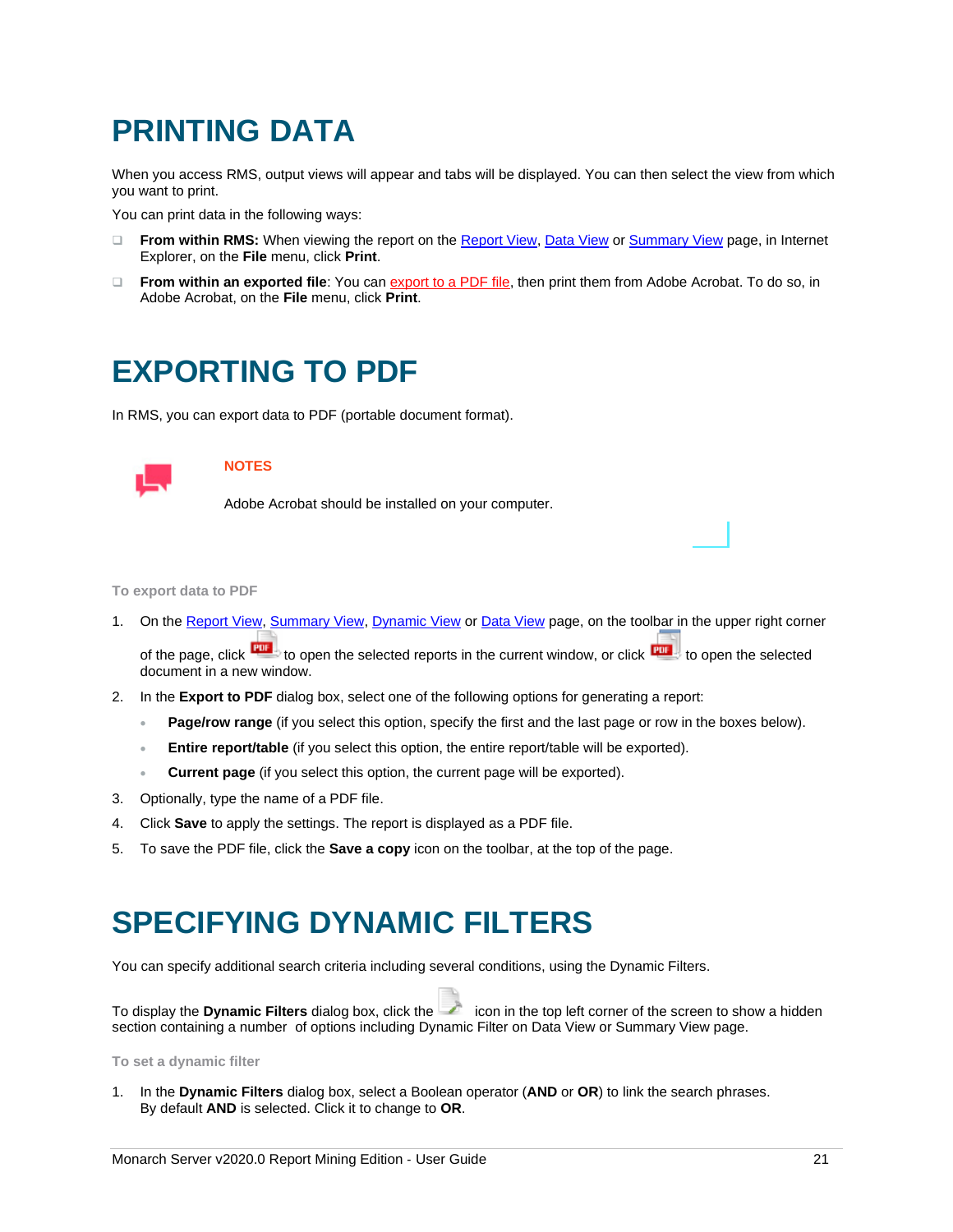

### **NOTES**

If you want to apply only one filter criterion, you don't need to select a Boolean operator.

- 2. Click  $\pm$  to add a condition. A row of boxes will appear.
- 3. Select an field from the drop-down list, displaying all data fields from the model.
- 4. Select a relational operator from the following options: Is equal to, Is not equal to, Is less than, Is less than or equal to, Is greater than or equal to, Is greater than.
- 5. Enter a value in the box.
- 6. To add another condition of the same level, click in the parent level and repeat steps 3-5.
- 7. To add a nested condition, click in the current level and repeat steps 1, 3-5.
- 8. To apply the dynamic filter, click Apply.



### **NOTES**

To remove a condition, click ...

The following example shows how dynamic filters work:

#### **Dynamic Filter:**



This filter reads as follows:

**Report Date** is equal to **March 3, 2012** AND (**Order Number** is not equal to **536020** OR **Contact** contains **Marvin**).

# <span id="page-24-0"></span>**COLUMN MENUS**

Column Menu is a simplified piece of filtering functionality that allows the user to hide columns or lock them in place if horizontal scrolling is necessary. Click the chevron icon next to the column title to see the list of available filters: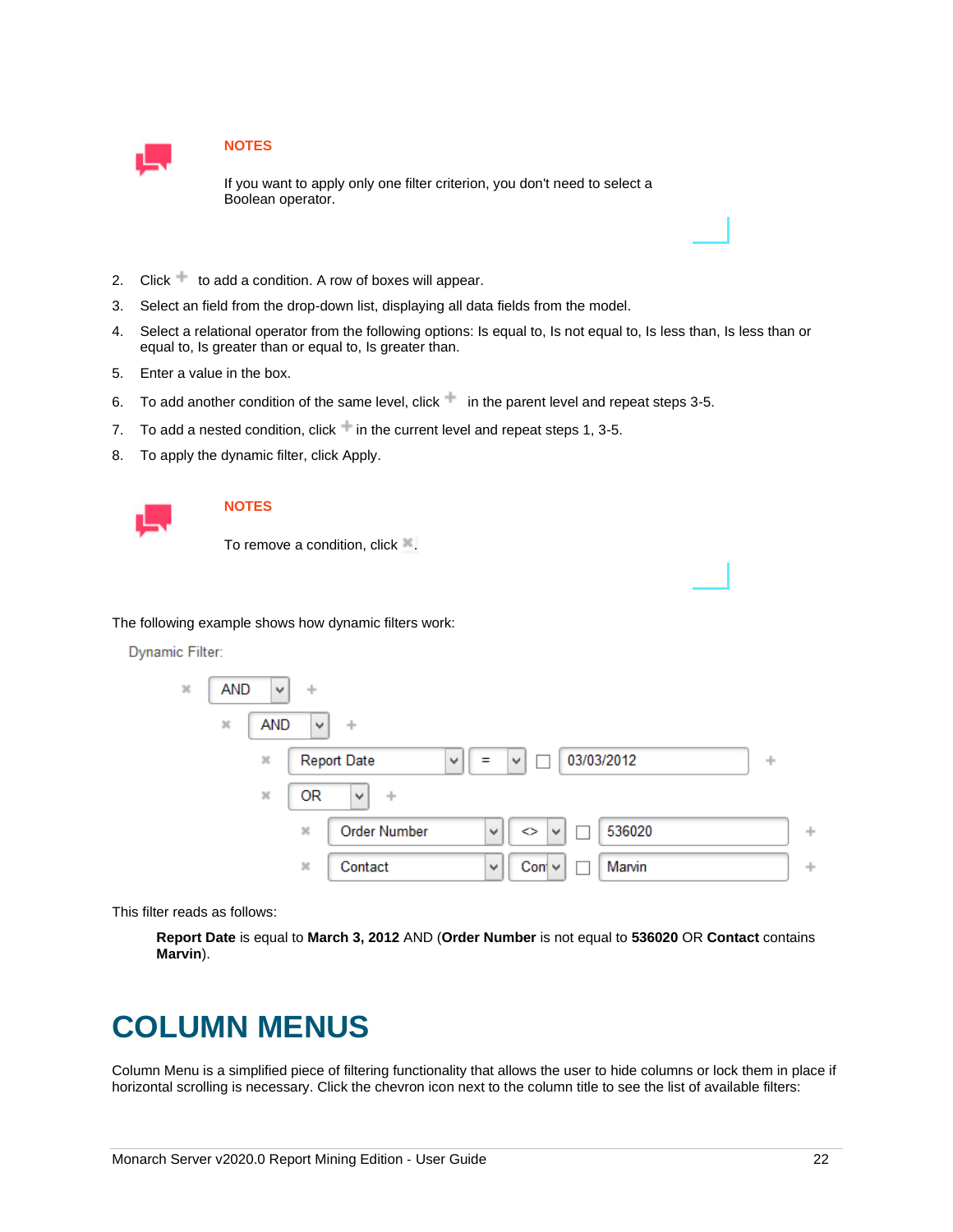**Columns**: moving a pointer over this item displays a list of columns. Clearing the checkbox next to a column name hides the corresponding column.

**Show All Columns**: clicking this option shows all columns, reverting all changes made in Columns.

**Lock**: this option is only available if the screen has insufficient width to show all columns, and horizontal scroll is available. Moves the column to the leftmost position and pins it so that it does not get scrolled away with horizontal scroll.

**Unlock**: unlocks a locked column and returns it to its original position in the table.

**Sort Ascending**: Only available for **Dynamic views** and **Data views**. Sorts the data in the table in ascending order based on the data in the selected column.

**Sort Descending**: Only available for **Dynamic views** and **Data views**. Sorts the data in the table in descending order based on the data in the selected column.

**Filter**: Only available for **Dynamic views**. Filters the data by a number of values selected. Only entries that contain the selected values will be shown.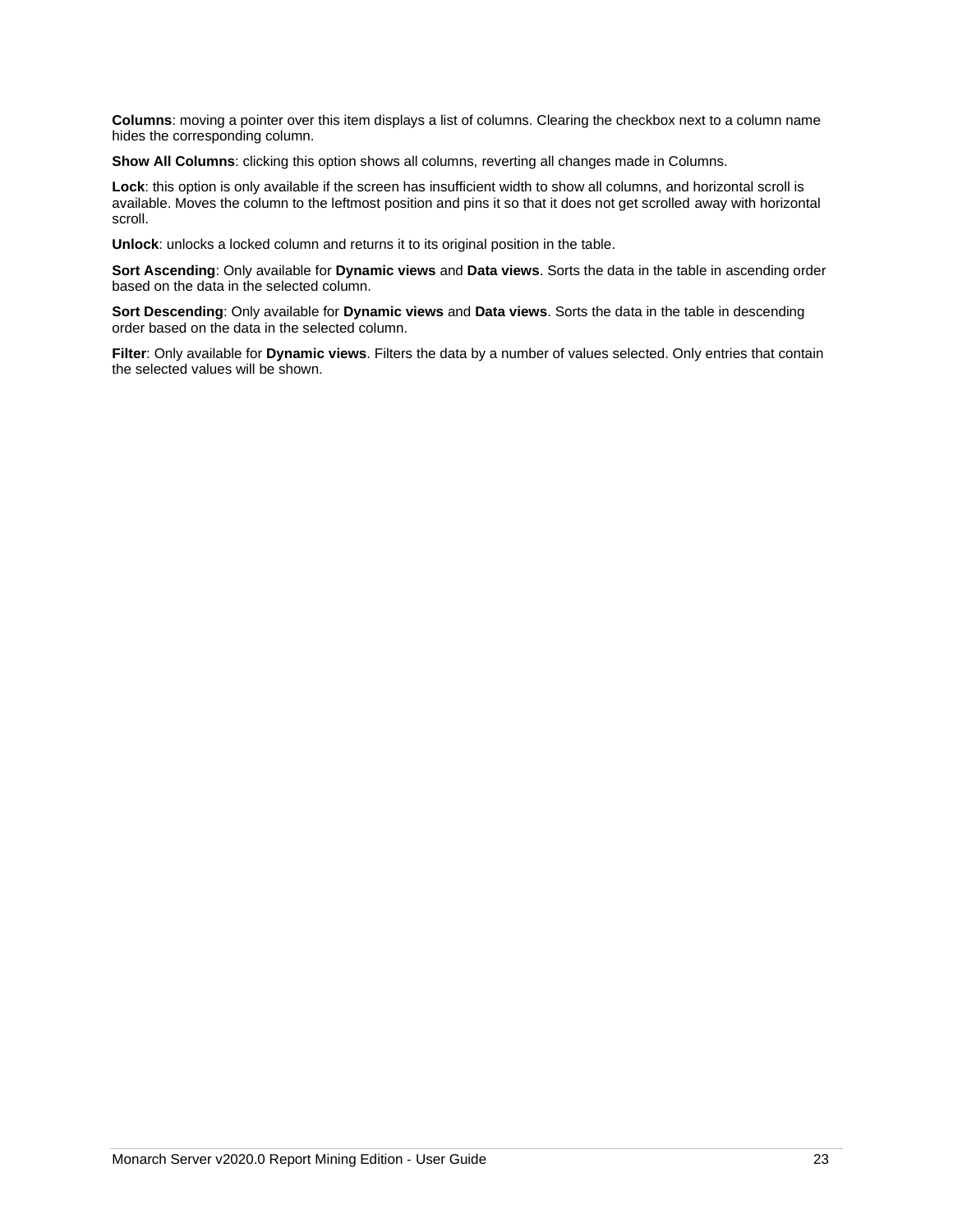# <span id="page-26-0"></span>**TROUBLESHOOTING**

When using RMS, you may occasionally encounter unexpected events. The topics in this section cover:

#### ❑ [Error messages](#page-26-1)

<span id="page-26-1"></span>❑ [Contacting technical support](#page-26-2)

# **ERROR MESSAGES**

If the system registers a condition in which the application is unable to function properly (for example, the path to a report is false or no valid model was specified) a corresponding error message is displayed.

# <span id="page-26-2"></span>**CONTACTING TECHNICAL SUPPORT**

#### **Software Support Policy**

For details about the latest product versions, product development, software releases, and maintenance and support policy, visit [http://www.datawatch.com/software-support-policy/.](http://www.datawatch.com/software-support-policy/)

#### **Before Contacting Technical Support**

You have access to a variety of resources that can help you address any questions or concerns about Monarch Server. Before you contact Technical Support, do the following:

- ❑ Refer to the Monarch Server documentation. You may find the answer to your question in the help file.
- ❑ Check your configuration and resources. In some cases, a simple restart can solve the problem.
- ❑ Check your license, especially when you exceed the number of CPU cores allowed by your license, in which case the following message appears in the login page:

"The license for Monarch Server is used improperly. Please contact your Altair sales representative for extended options."

**How to Receive Help**

- ❑ Access the Altair [Support portal.](http://www.datawatch.com/support/)
	- Click **REGISTER NOW** to sign up and gain access to the Altair Support portal.
	- Click **LOGIN HERE** if you already have access.
- □ Email Altair Support at [support@datawatch.com.](mailto:support@datawatch.com)
- ❑ Call Altair Support.

**US and Canada**

Phone: +1-800-988-4739

Phone: +1-978-275-8350

Hours: Monday - Friday, 8:30am - 6:00pm Eastern (EST/EDT)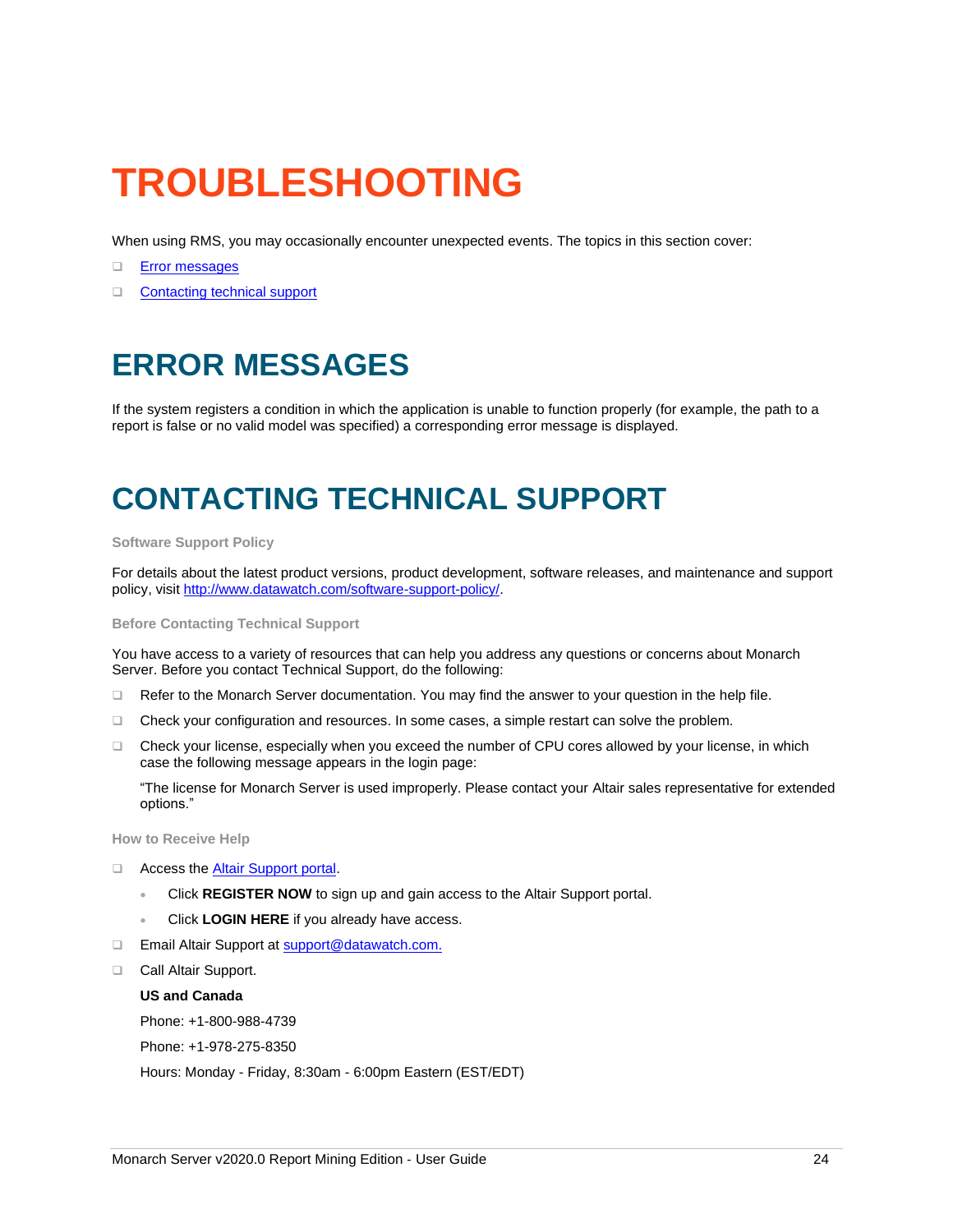### **Europe, Middle East, Africa**

Phone: +44 (0) 8081 892481

Hours: Monday - Friday, 8:30am - 6:00pm London (GMT/BST)



### **NOTES**

Provide as much information as possible, including the following:

- Product name and version number
- Registration number
- Operating system and version number
- Exact error messages (where applicable)
- A description of the problem, including the steps necessary to reproduce it, and how you attempted to solve it
- Your contact information

#### **What to Expect**

We'll answer your call in the order we receive it. Here's what you can expect:

- ❑ If all support specialists are engaged with other customers, you will have the option to continue holding or to leave a message.
- ❑ The specifics of your call are logged into our call tracking system and queued for the appropriate technical support specialist.
- ❑ We will return your call as soon as a support specialist becomes available.

Faxed requests are collected periodically throughout the day and then assigned to available support specialists.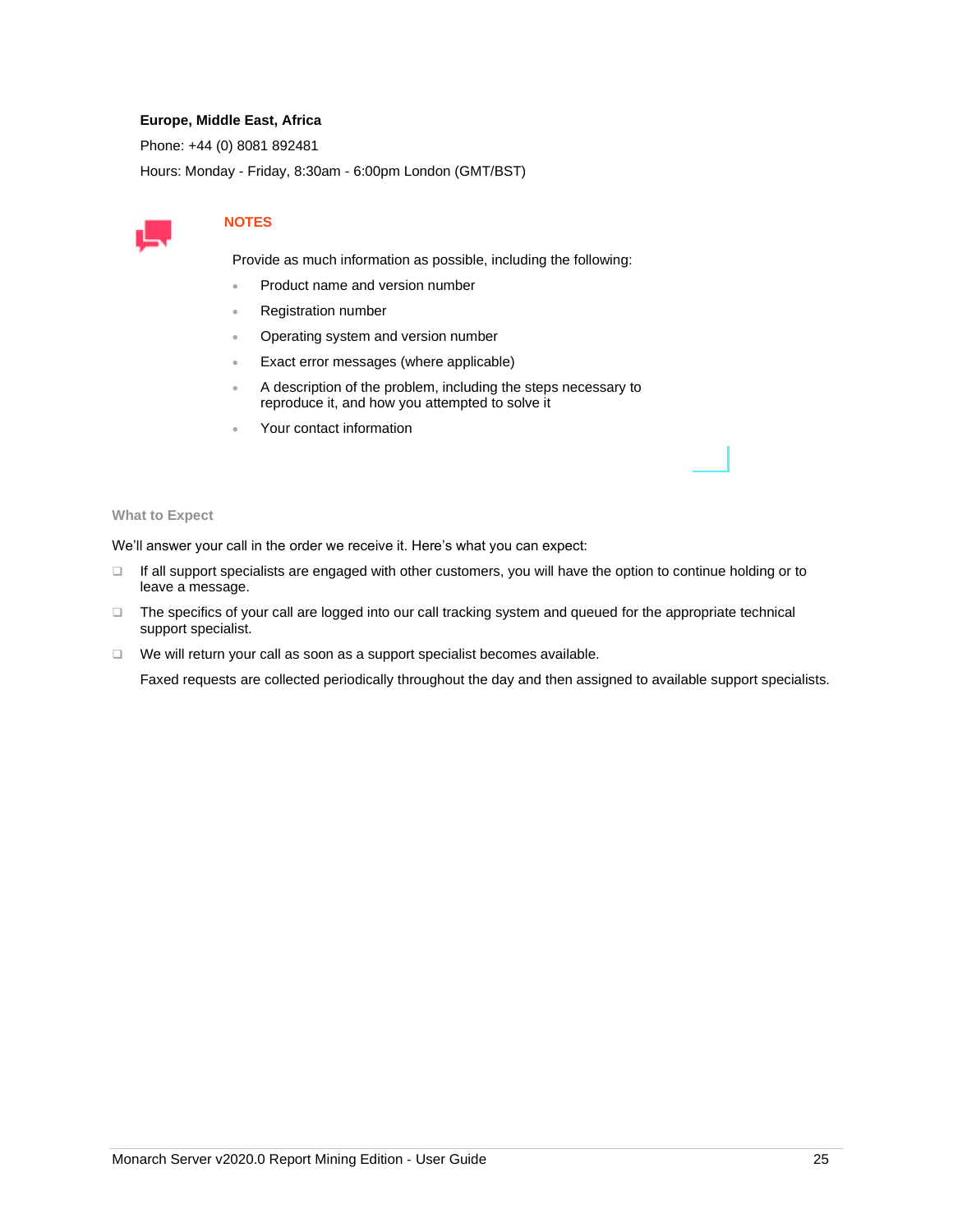# <span id="page-28-0"></span>**APPENDIX - INTERFACE REFERENCE**

This section provides information about:

- ❑ [Customizing Your Preferences](#page-28-1)
- ❑ [Changing Your Password](#page-29-0)
- □ [Calendar Window](#page-29-1)
- <span id="page-28-1"></span>□ [Page Navigation](#page-30-0)

# **CUSTOMIZING YOUR PREFERENCES**

You can specify output settings for RMS, such as a home page, document sort order, date format and so on, on the **Preferences** page. To display the page, click **Preferences** in the upper rightcorner of the RMS window.

The **Preferences** page allows you to customize the following settings:

**Output Settings tab**

- ❑ **Excel Output:**
	- Use XLSX Excel spreadsheet format. This format requires Office 2007 installed on the client computer: Select this check box, to use the XLSX format for Excel output.
	- Request customize dialog: Select this check box, to specify customize properties before data export.
- ❑ **Data/Summary View:**
	- Apply the style from the model (background, font size, table settings, etc. will be applied from the report model).
	- Apply data formatting from the model.
- ❑ **CSV Output:** Column Separator: Specify the delimiter for CSV export.
	- **Apply delimiter from the model:** Select this check box to apply the delimiter from the model.
	- **Comma:** Select this button to use a comma as the delimiter for the CSV export.
	- **Semicolon:** Select this button to use a semicolon as the delimiter for the CSV export.
	- Tab: Select this button to use a tab as the delimiter for the CSV export.
	- **Pipe:** Select this button to use a pipe as the delimiter for the CSV export.
	- **Other:** Select this button to specify a preferred delimiter.
- ❑ **Locale Settings**: Specify the date format, decimal separator and group separator.
	- **Date Format:** Select one of the following options to specify a date format:
		- mm/dd/yyyy: Select to use the month/day/year date format.
		- dd/mm/yyyy: Select to use the day/month/year date format.
	- **Decimal Separator**: Select one of the proposed decimal separators: comma or period.
	- **Group Separator**: Select one of the proposed group separators: comma, space or period.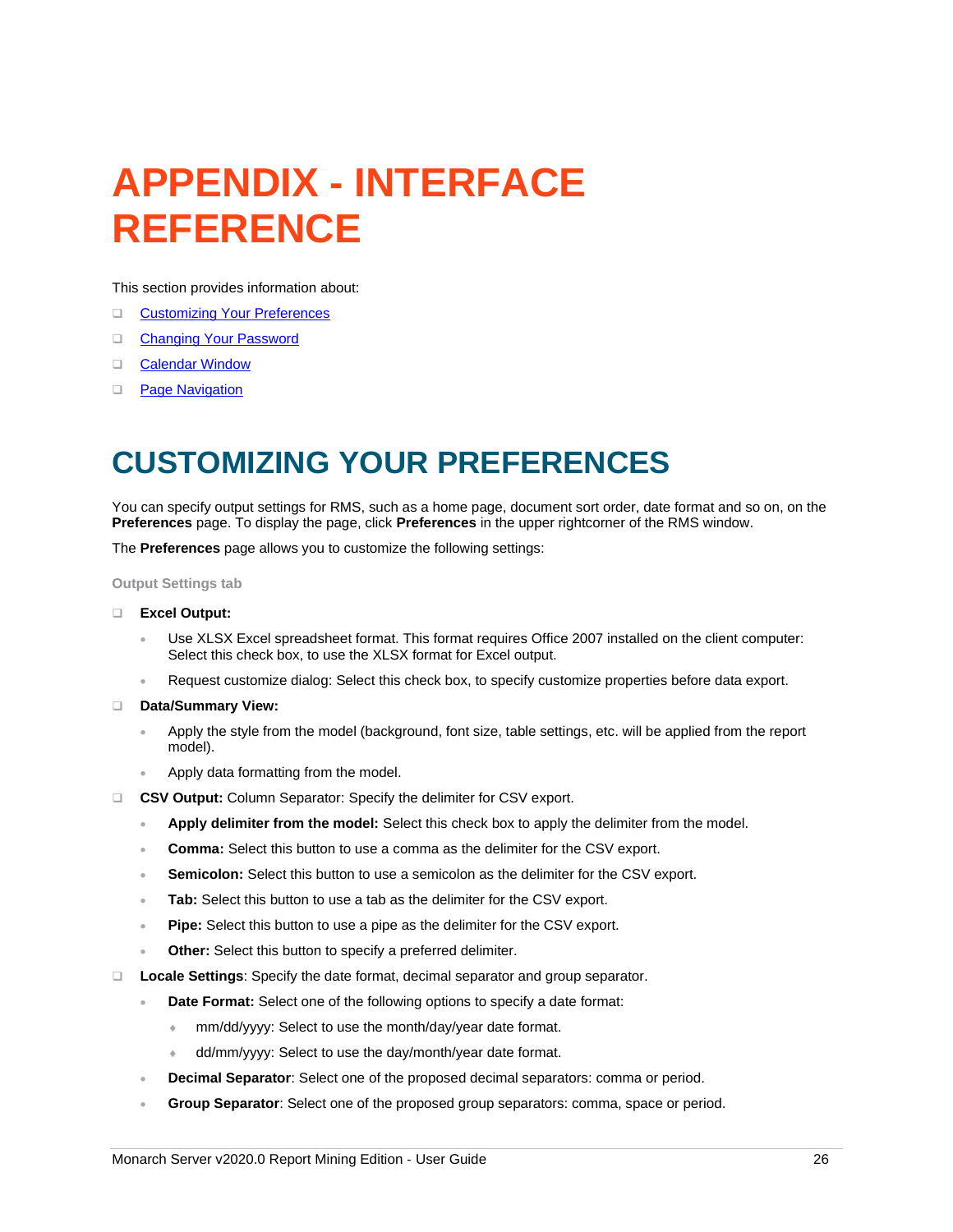#### **Locale tab**

❑ **Locale**: Select language from the drop-down list.

#### **My Home tab**

- ❑ **Display Report List**: Select check box, to display the list of reports selected while logging on.
- ❑ **Display Model List**: Select check box, to display the list of models and templates models selected while logging on, and models saved for the document type ID.
- ❑ **Display Template List**: Select check box, to display the list of templates selected while logging on.
- ❑ **Display model to template mapping list**: Select check box, to display the list of templates models selected while logging on.
- ❑ **Display news list:** Select check box, to display the news list.

#### **When you made your changes**

- ❑ To save the changes, click the **Save** button.
- ❑ To cancel any changes you have made at particular tab, click the **Clear** button (not available at the **Locale** tab).
- <span id="page-29-0"></span>❑ To close the **Preferences** page without saving, click **Cancel**. Keep in mind that no changes will be saved.

# **CHANGING YOUR PASSWORD**

Once your system administrator has provided you with a login name and password, you can login to RMS Client and then specify a new password.

#### **To change your password**

- 1. Click **Preferences** in the upper right corner of the page, to display the Output Settings page.
- 2. Select the **Password** tab at the top of the page.
- 3. Enter your current password in the **Old Password** field.
- 4. Enter the new password in the **New Password** and **Repeat Password** fields.
- <span id="page-29-1"></span>5. Click **Save**.

# **CALENDAR WINDOW**

When completing input information requirements of some pages you are required to define the date. To access the **Calendar** window, click the **ight** icon next to a date field, or click the date field itself.

The **Calendar** window appears on your screen: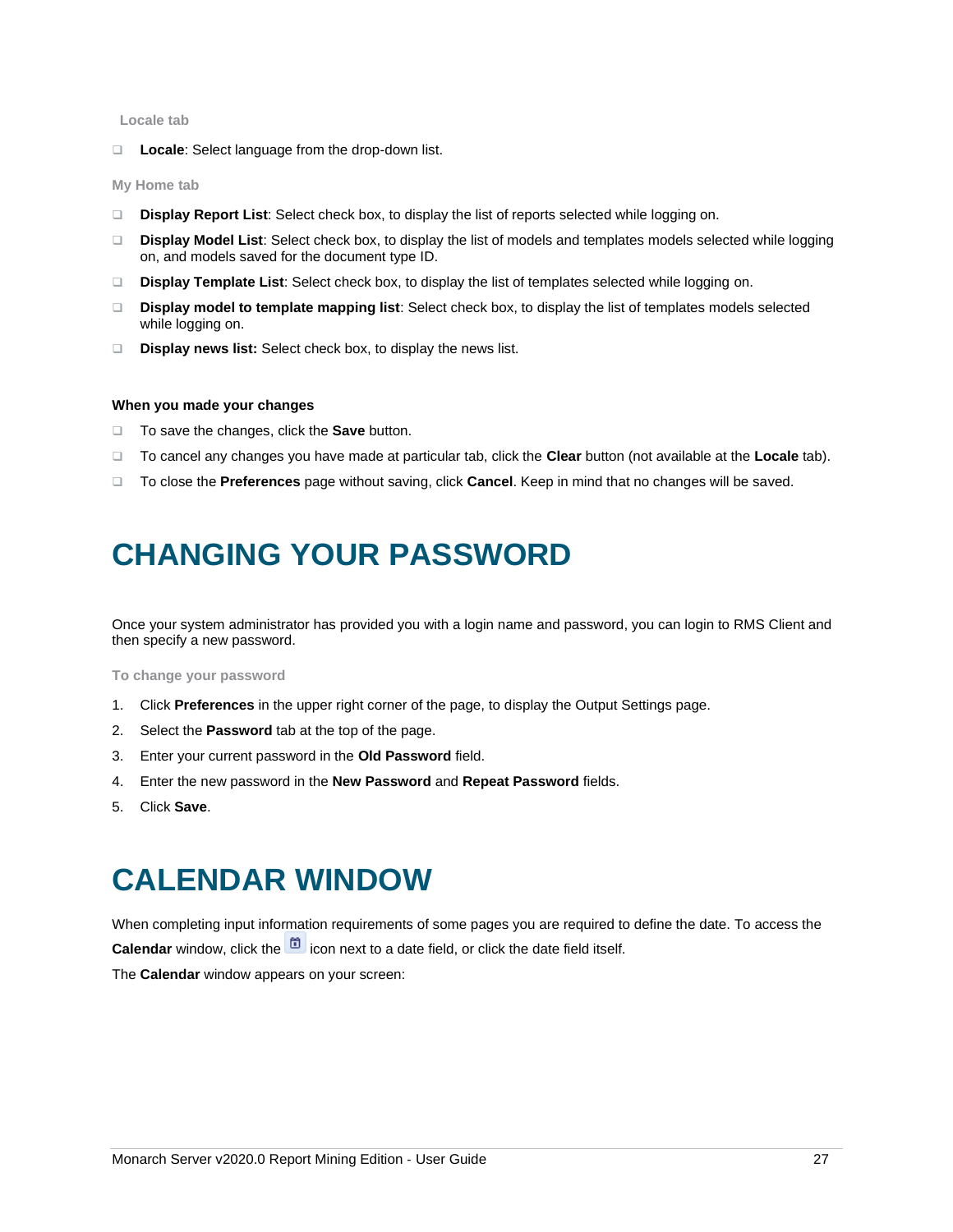| $\bullet$     | Jan |    | $\boxed{}$ 2016 |                |    | 0              |
|---------------|-----|----|-----------------|----------------|----|----------------|
| Su            | Mo  | Tu | We              | Th             | Fr | Sa             |
|               |     |    |                 |                | 1  | $\overline{2}$ |
| 3             | 4   | 5  | 6               | $\overline{1}$ | 8  | 9              |
| 10            | 11  | 12 | 13              | 14             | 15 | 16             |
| 17            | 18  | 19 | 20              | 21             | 22 | 23             |
| 24            | 25  | 26 | 27              | 28             | 29 | 30             |
| 31            |     |    |                 |                |    |                |
| Dynamic Date: |     |    |                 |                |    |                |
| <none></none> |     |    |                 |                |    |                |
| Days Ago      |     |    |                 |                |    |                |

The left arrow navigates to the previous month, and the right arrow navigates to the next month.

**To set a date**

- ❑ Select a month on the **Calendar** using arrows and then select the date.
- ❑ Select one of the following predefined relative date values from the **Dynamic Date** list: Yesterday, End of Last Week, Start of This Quarter and so on.
- ❑ Set a date as a number of days ago. Enter the corresponding value in the box and click **Days Ago**.
- ❑ You can also use the following buttons, placed next to a date field:
	- To decrease the date by one day, click  $\vdash$ .
	- To enter the current date, click  $\bullet$ .
	- To increase the date by one day, click  $\rightarrow$ .

# <span id="page-30-0"></span>**PAGE NAVIGATION**

To navigate between pages, type a page number in the **Page** box, at the bottom of the table, or use the page navigation buttons:

- $\Box$  To navigate to the next page, click  $\blacktriangleright$ .
- $\Box$  To navigate to the last page, click  $\blacksquare$
- □ To navigate to the previous page, click <
- □ To navigate to the first page, click **.**

To change the number of items to be displayed on one page, select an option (**10**, **20**, **50, 100,** or **500**) from the **Items per Page** drop-down list, at the bottom of the table.

Column elements are sortable. To sort the list in ascending order, click the column heading. To display the list in descending order, click the column heading once again.